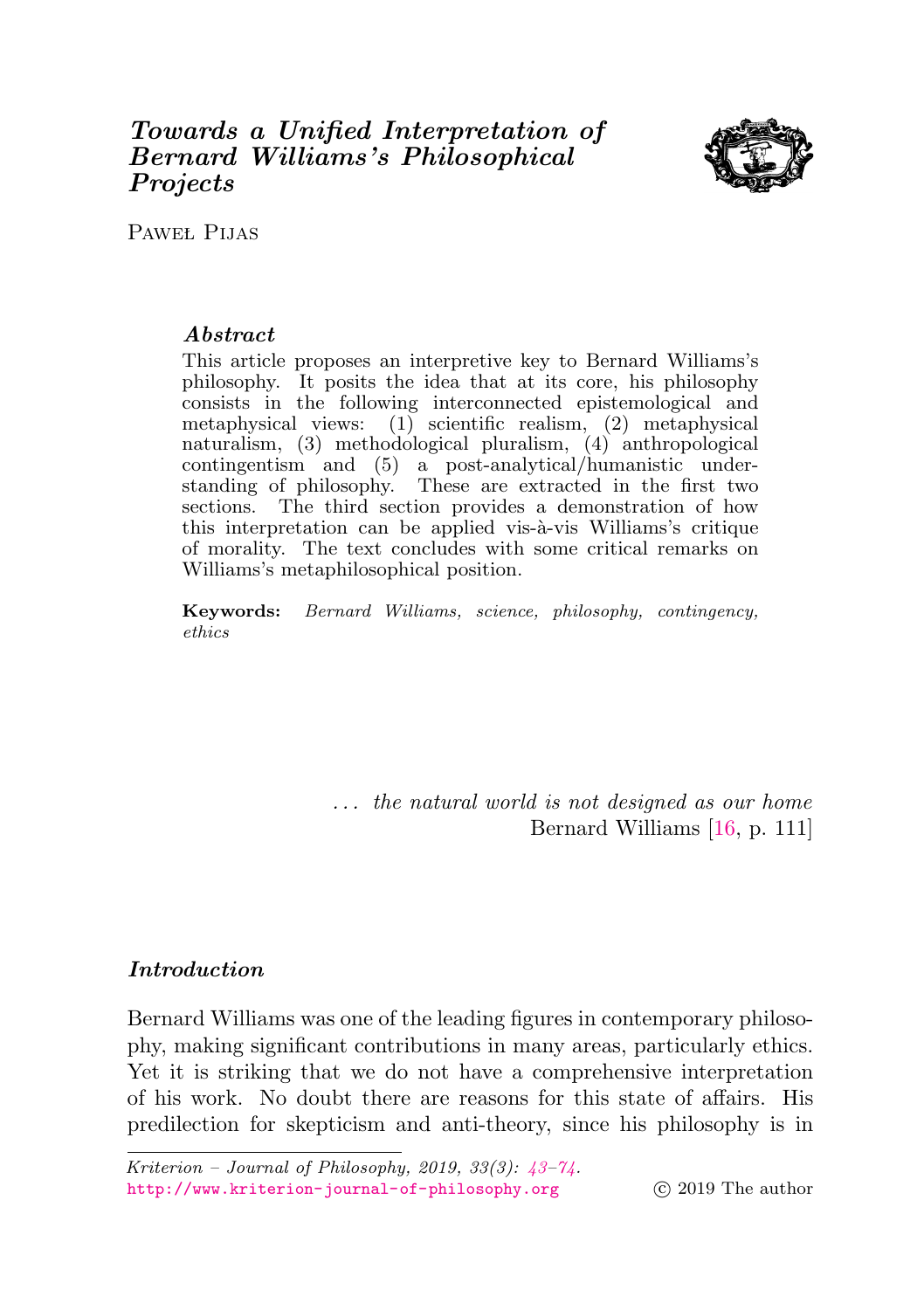large part critical, is one of the most compelling. The other is his peculiar, essayistic style, often troublesome to a commentator. So if one wishes to remain faithful to the spirit of Williams's writings, one may find the pursuit of a comprehensive interpretation daunting. As a result, his writings are usually interpreted in isolation from any larger structure they may be a part of, as contributions limited to a particular debate [\[5,](#page-28-1) p. 73].[1](#page-26-0)

<span id="page-1-0"></span>There are reasons, however, not to follow such an approach. If Williams's skepticism grew out of more basic claims and presuppositions, they will reveal the core of his views. And if this core is successfully extracted or reconstructed, it could link together major themes of his philosophy, thus improving our understanding of it. I propose an interpretation of Williams's philosophy conducted in this spirit. Concentrating mainly on ideas developed by Williams in Ethics and the Limits of Philosophy [\[16\]](#page-29-0) as well as his essay Philosophy as a Humanistic Discipline [\[20,](#page-29-1) pp. 180-199] among other texts, I shall advance the hypothesis that certain interconnected epistemological and metaphysical beliefs are at the core of Williams's philosophy.[2](#page-26-1) In the first two sections of this paper, I will extract these core epistemological and metaphysical beliefs. In the third section, I will use one example to show how those beliefs can provide an interpretive key for understanding the larger structure of Williams's opus.

## <span id="page-1-1"></span>1 Science, Philosophy and the Absolute Conception

The views that form the core of Williams's philosophy appear to be shaped by his understanding of differences between science and philosophy. This account is elaborated in his discussion of scientism and pragmatism, which Williams interprets as both extreme and narrow accounts of a rather complex matter. In this context Williams introduces the ab-solute conception of the world.<sup>[3](#page-26-2)</sup>

#### <span id="page-1-2"></span>A. The Rejection of Scientism

Let us start with scientism. The term is vague. Williams distinguishes some characteristics of scientism that were or still are common in his own analytical tradition: scientism as a matter of writing style; scientism as a way of teaching or conducting philosophy (through imitating scientific procedures); scientism as ahistoricism [\[20,](#page-29-1) pp. 180-184, 204-205]. All of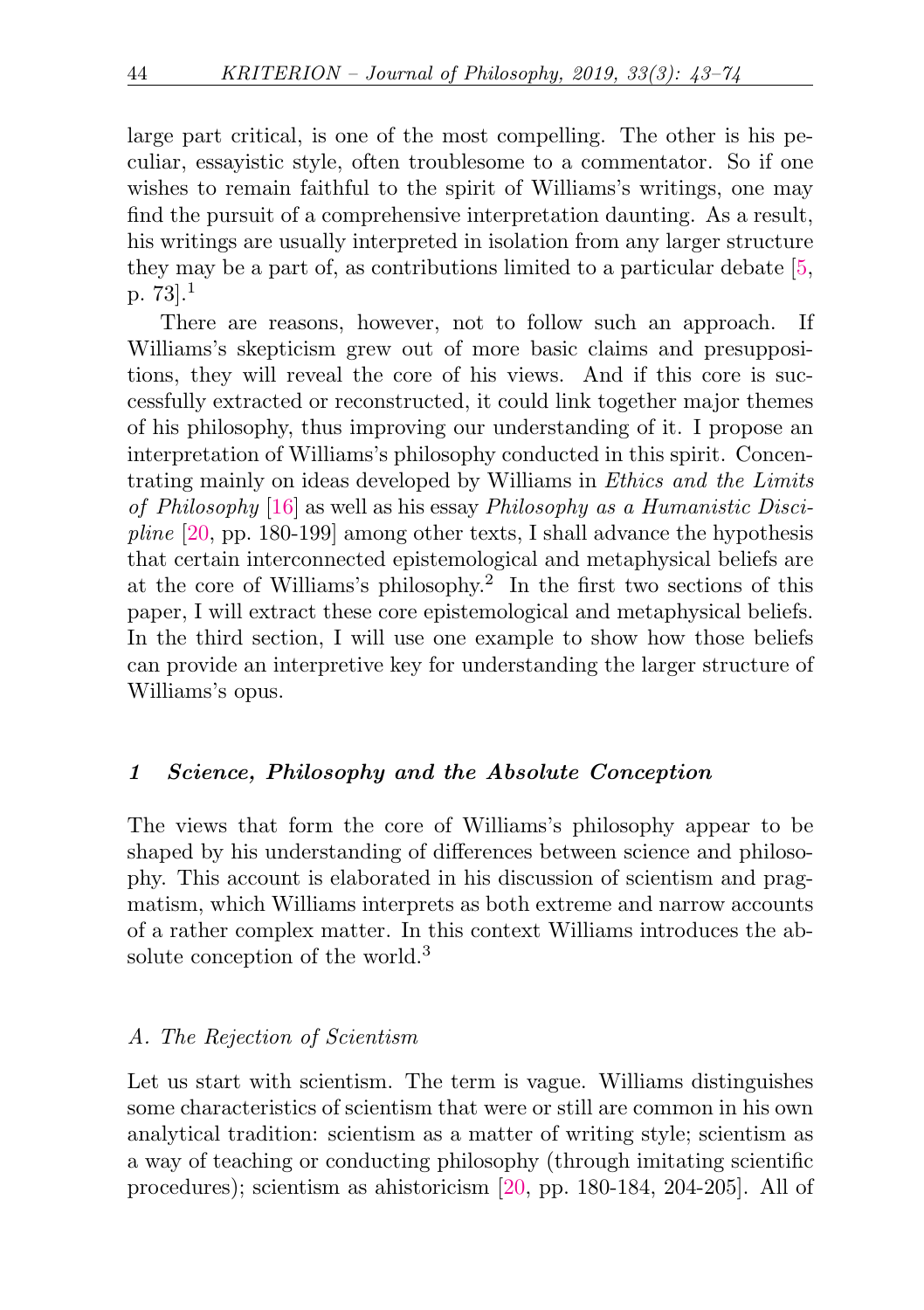this, however, is derivative of a more substantial view. This view seems to Williams to consist of the following beliefs  $(SB =$  scientistic belief):

- <span id="page-2-0"></span>(SB1) Science is a reliable and successful cognitive discourse.
- (SB2) The reliability and success of science are grounded on and secured by its methodology, which aims at an objective description of the world. Scientific methodology includes empirical data, logical scrutiny, repeatability of experiments and so forth, thus, ensuring reliable cognitive contact with reality. Contingent, non-epistemic factors do not influence the process of formulation, justification and acceptance of this or that scientific claim or theory in any significant way. These positive characteristics of science are confirmed by its technological achievements.
- <span id="page-2-1"></span>(SB3) Therefore, we have reasons to think that science actually does describe reality in an objective manner. Thus, the intellectual authority of science is justified.
- <span id="page-2-3"></span>(SB4) In comparison, other discourses, such as philosophy or the humanities, do not appear to be as reliable or successful; on the contrary, their outcomes seem to be largely contingent.
- <span id="page-2-4"></span>(SB5) The overall defectiveness of other discourses must follow from their defective methodologies. Contingent, non-epistemic factors influence the process of formulation, justification and acceptance of respective claims and theories. The intellectual authority of these discourses is therefore not justified.
- <span id="page-2-2"></span>(SB6) In general, science is superior to other discourses [Ibid., pp. 184- 190].

Williams himself accepts S[B1–](#page-2-0)[3](#page-2-1) as representing a correct view of science. At the same time he rejects S[B6.](#page-2-2) To accept S[B6,](#page-2-2) one needs to take S[B4](#page-2-3) and S[B5](#page-2-4) for granted, that is, that quality of cognitive achievement in objective terms is an appropriate ground on which to compare science and other discourses. In other words, Williams ascribes to scientism the claim that valid intellectual authority inheres only in a discourse that delivers an outcome approximating to an objective description of the world. If there is any hope for philosophy (and humanities, but for our purposes, let us put them aside) to claim intellectual authority, it would have to assimilate itself to the superior paradigm and adopt its methodology.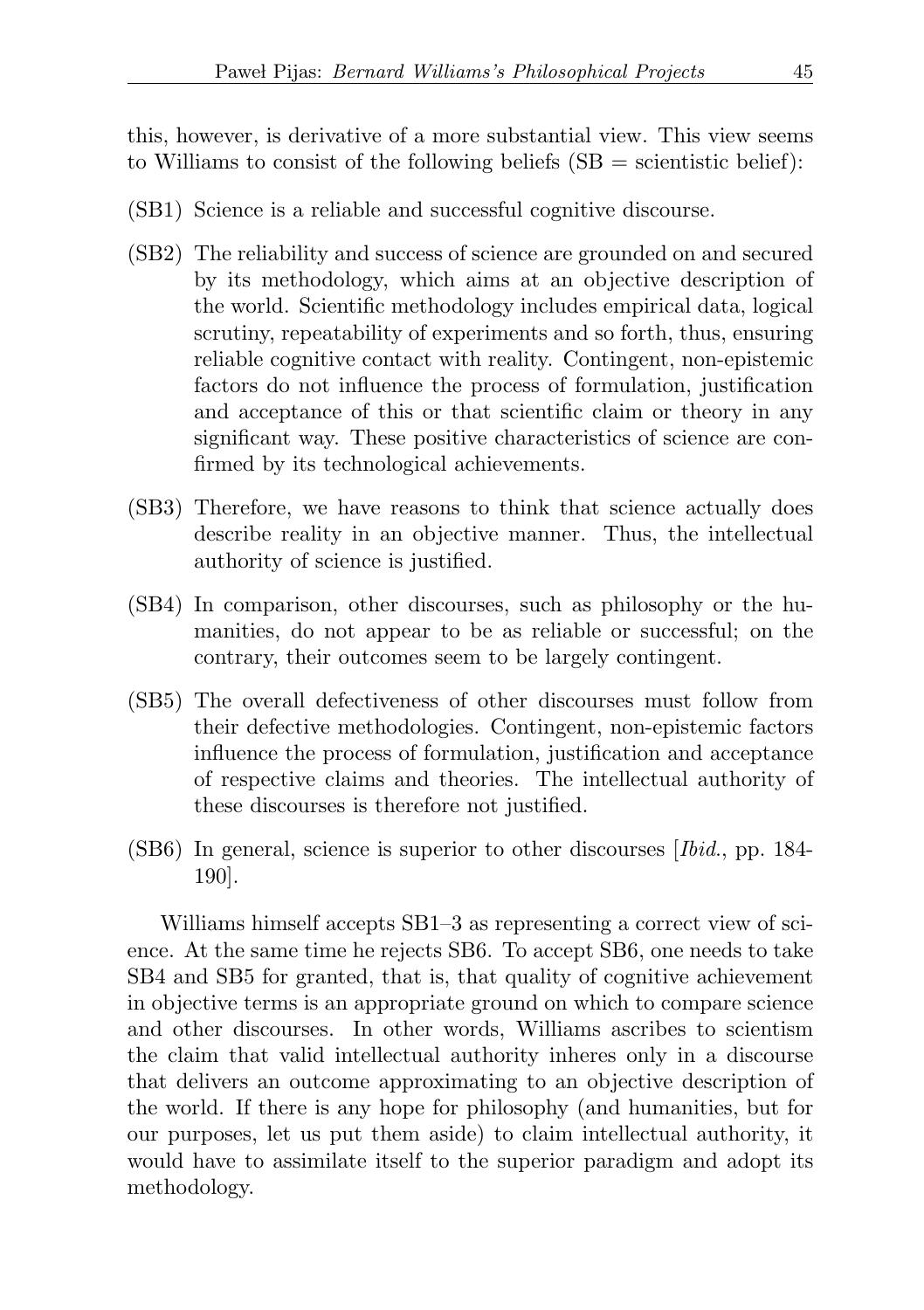<span id="page-3-2"></span>In Williams's view, scientism errs through "a misunderstanding of the relations between philosophy and the natural sciences which tends to assimilate philosophy to the aims, or at least the manners, of the sciences" [Ibid., p. 182]. It does not follow that the rather uncontroversial cognitive superiority of science in describing natural phenomena makes it superior in other functions that intellectual discourses can accomplish. Nor can we infer the overall defectiveness of other discourses. Scientism assumes a monistic standard of evaluation, as if every intellectual activity should have as its goal the most objective possible description of the world. But this is, Williams claims, certainly false. Our intellectual discourses are linked to a variety of aims, needs and aspirations. Science is especially concerned with our cognitive goals,  $4$  but there are other, no less important goals. It is not unarguable, and may perhaps even be misguided, to think that science is well equipped to satisfy in particular the typically human, overarching need to make sense of life and the varied activities it consists of. Science is limited here because those other human aims, needs and aspirations are strongly tied to a less objective and more local way of apprehending things than science is designed for. There is a space, then, for a discourse or a set of discourses that operate within such a local outlook and aim at helping us to meet such a need [*Ibid.*, pp. 186-187]. How much this can be satisfied through the intellectual resources of other discourses — for instance, philosophical analysis and insights  $\frac{16}{16}$ , is a question whose gravity was appreciated by Williams [\[16,](#page-29-0) pp. 1-4, 21]. I will return to this issue later.

### B. The Rejection of Pragmatism

Pragmatism, associated in Williams's writings with Putnam and Rorty, takes a different approach to the problem of the relations between philosophy and science. For Williams, the approach of pragmatism consists in the following beliefs on these relations  $(PB = \text{pragmatist belief})$ :

- <span id="page-3-3"></span><span id="page-3-0"></span>(PB1) Each human discourse is a form of practice and as such it is guided by our goals and needs.[5](#page-26-4)
- <span id="page-3-5"></span><span id="page-3-4"></span>(PB2) Our goals and needs are derivatives of the human way of life.<sup>[6](#page-27-0)</sup>
- <span id="page-3-1"></span>(PB3) Therefore, there are no discourses within which it is possible to formulate a description of the world that is independent of the peculiarly human perspective; that is, there is no truly objective description of the world, even in science.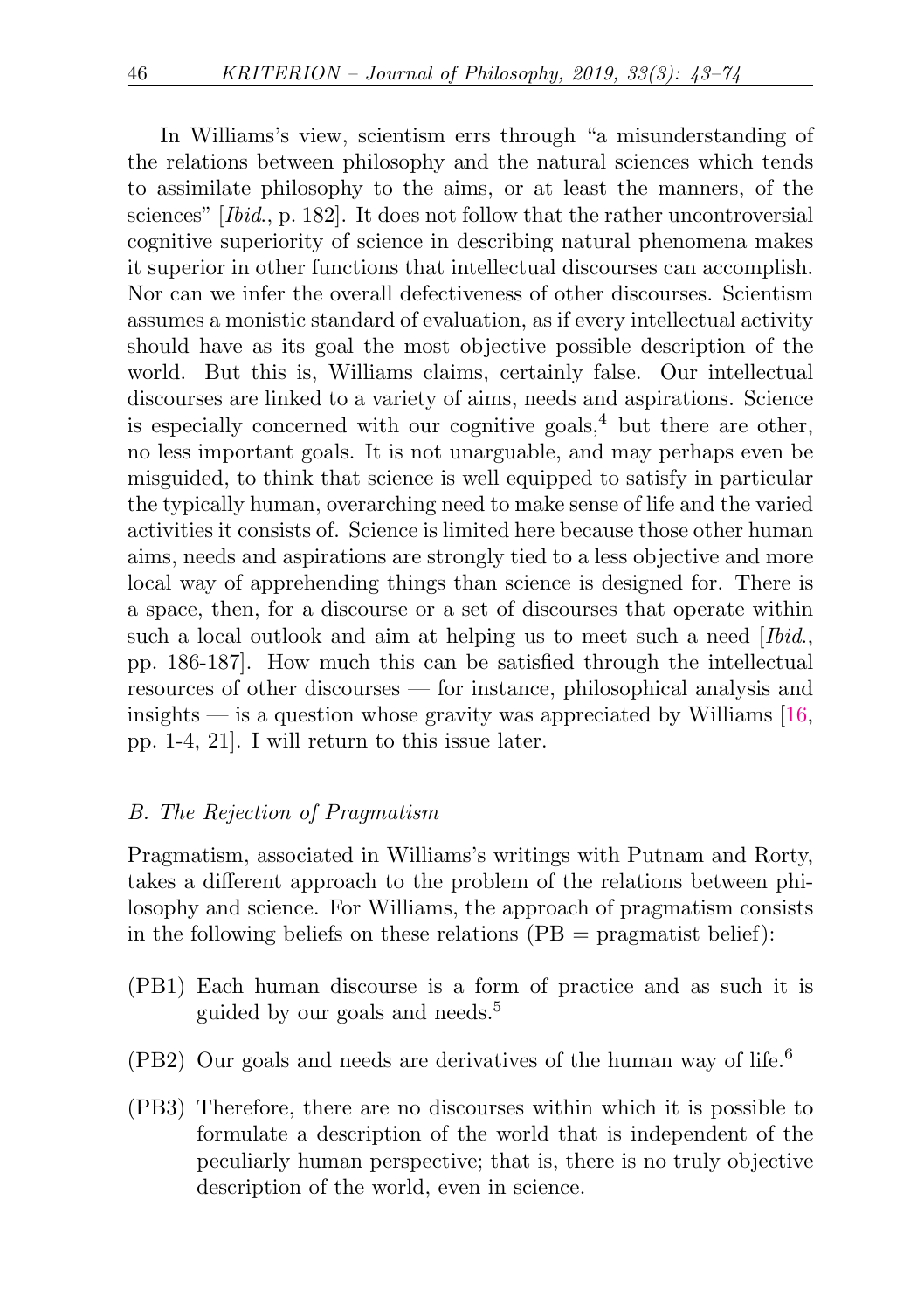- <span id="page-4-0"></span>(PB4) Thus, no discourse should be taken as cognitively superior and therefore privileged in any sense.
- (PB5) Therefore, various discourses have equal intellectual authority ([\[16,](#page-29-0) pp. 136-138] and [\[20,](#page-29-1) pp. 184-188]), if they are useful in obtaining the specific goals of their respective domains.

Pragmatism seems to offer a genuine pluralism in which each discourse has legitimate authority. According to Williams, however, like scientism, pragmatism too is committed to a monistic standard of evaluation. How is this possible? Pragmatists believe that no discourse, not even science, can arrive at an objective description of reality, for it is necessarily constrained by the peculiarly human way of apprehending the world, and thus its outcome is similarly constrained (P[B1](#page-3-0)[–3\)](#page-3-1). The monistic standard is still implied, however counterintuitively, since it is argued that all discourses are equally unable to achieve an objective description of the world (P[B4\)](#page-4-0). Thus, no discourse has any claim to superiority on cognitive grounds. They are equally defective.

The pragmatist fears that if we grant superior cognitive authority to science, other discourses become obsolete. But this follows only on the assumption, rejected by Williams as we have seen, that non-scientific discourses should try to deliver an objective description of the world, that they compete with science in the same league. In Williams's view, pragmatism too does not provide a proper account of the plurality of our discourses, and thus fails truly to account for the distinctive goals that drive them [Ibid., pp. 186-187]. We need, then, two things at once that neither scientism nor pragmatism offer because of their monistic assumptions: a reasonable justification of the authority of science, and an account of other discourses that retains their distinctiveness and intelligibility (if they are such). We need a more pluralistic image of things.[7](#page-27-1)

#### <span id="page-4-1"></span>C. The Absolute Conception and Scientific Realism

Williams's own account of the relations between science and philosophy is anchored in his defence of scientific realism, a position he holds in opposition to pragmatism. Although he shares with pragmatism what he called "the fundamentally Kantian insight that there simply is no conception of the world which is not conceptualized in some way or another" [Ibid., p. 185], that is, that all discourses are grounded in a peculiarly human perspective of conceiving things, he discards the conclusion a pragmatist would draw from it, expressed in P[B3.](#page-3-1) To accept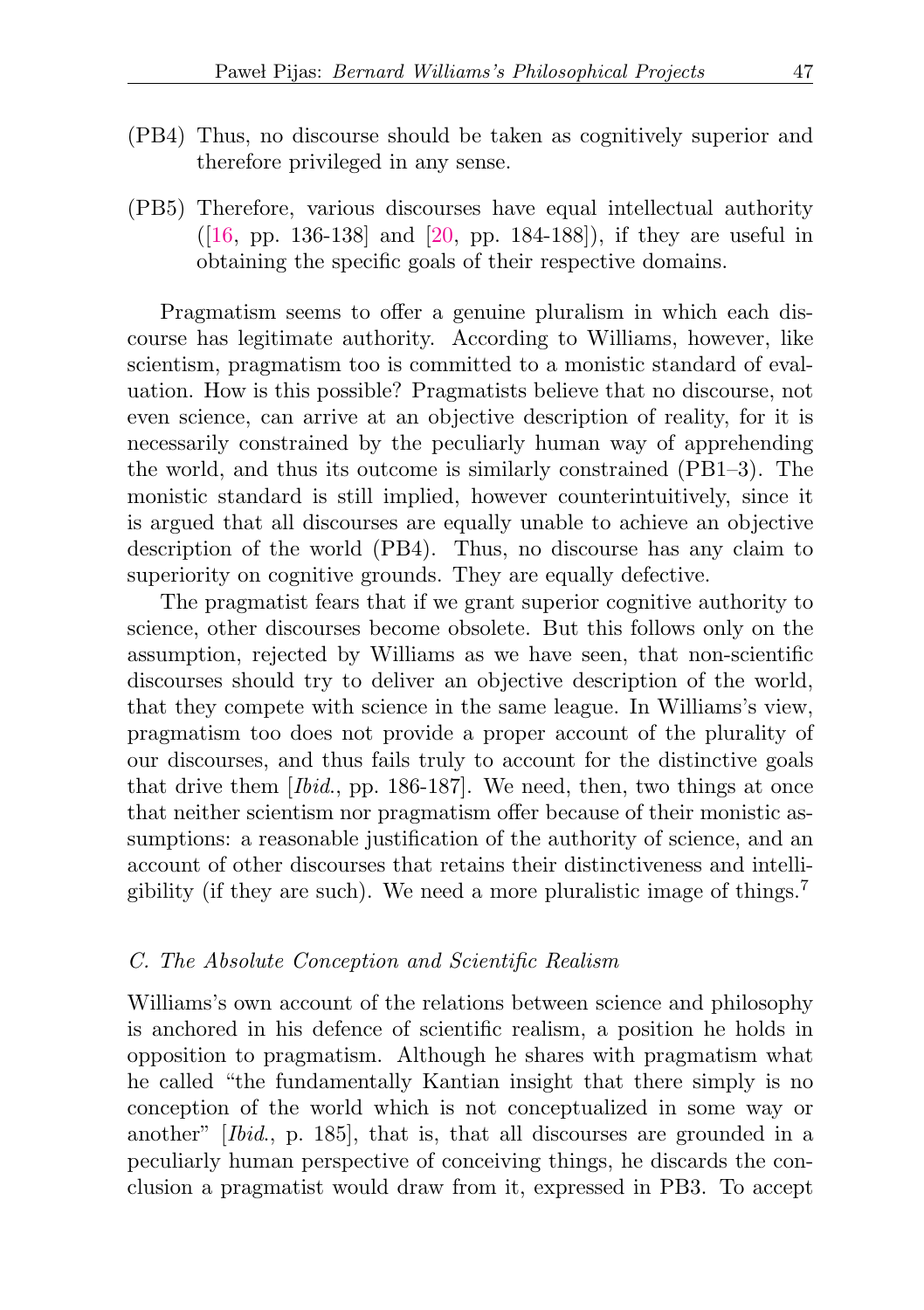the pragmatist's conclusion, one has to assume that after we interpret our concepts in this Kantian spirit, we are unable to differentiate them with regard to their cognitive value. In Williams's view this is false, for even from within the human perspective we are able to distinguish concepts that are more or less dependent on it ([Ibid., pp. 184-188] and  $[16, pp. 137-140]$  $[16, pp. 137-140]$ .

Compare, for instance, the concept of "republic" to the concept of "atom". The former is linked to a whole range of peculiarly human concepts such as "regime", "politics" or "government". To make sense of them, we need to refer to the human perspective or even to a human way of life or, at least, to a form of life which would be in many points very similar to ours. The same is not true about the latter. The reference to the human perspective or the human way of life does not play any significant role in its explanation.<sup>[8](#page-27-2)</sup> Moreover, it is not unreasonable to presume that this kind of concept would be shared by any other possible race of rational investigators, even very alien to us, with regard to their cognitive apparatus.

<span id="page-5-0"></span>Science, in principle, does not refer to concepts that are in any significant sense tied to the human perspective. Therefore, Williams claims, there are profound differences between various discourses concerning the kind of concepts they tend to deploy. This allows Williams to formulate what he calls "the absolute conception" of the world: a description of the world through concepts that are to a maximum degree independent of the human perspective. These are intended to describe the world "as it is anyway" in contrast to "as it seems to us" [Ibid.; 10]. A discourse that uses such concepts has a reasonable claim for at least some objectivity.

The absolute conception is in fact more substantial than that. Williams also posits that it would make sense of itself and various perspectives on the world — human, animal or alien. It would explain how they are possible and how they are related to it [\[16,](#page-29-0) pp. 139]. With this second feature the absolute conception becomes more ambitious and leads to some serious difficulties [\[2\]](#page-28-2). Leaving aside the difficulties for now, it should be asked what reasons, in Williams's view, we have to support the belief that science actually is a kind of discourse that is successfully conducted with the specific goal of reaching the description of the world "as it is anyway". Williams's general strategy is to show that scientific realism makes the most sense of certain substantial characteristics of science. Hence, it is reasonable to claim that objects and properties that science talks about do exist externally, independent of us, in the world "as it is anyway". And as such they are a part of the world in the sense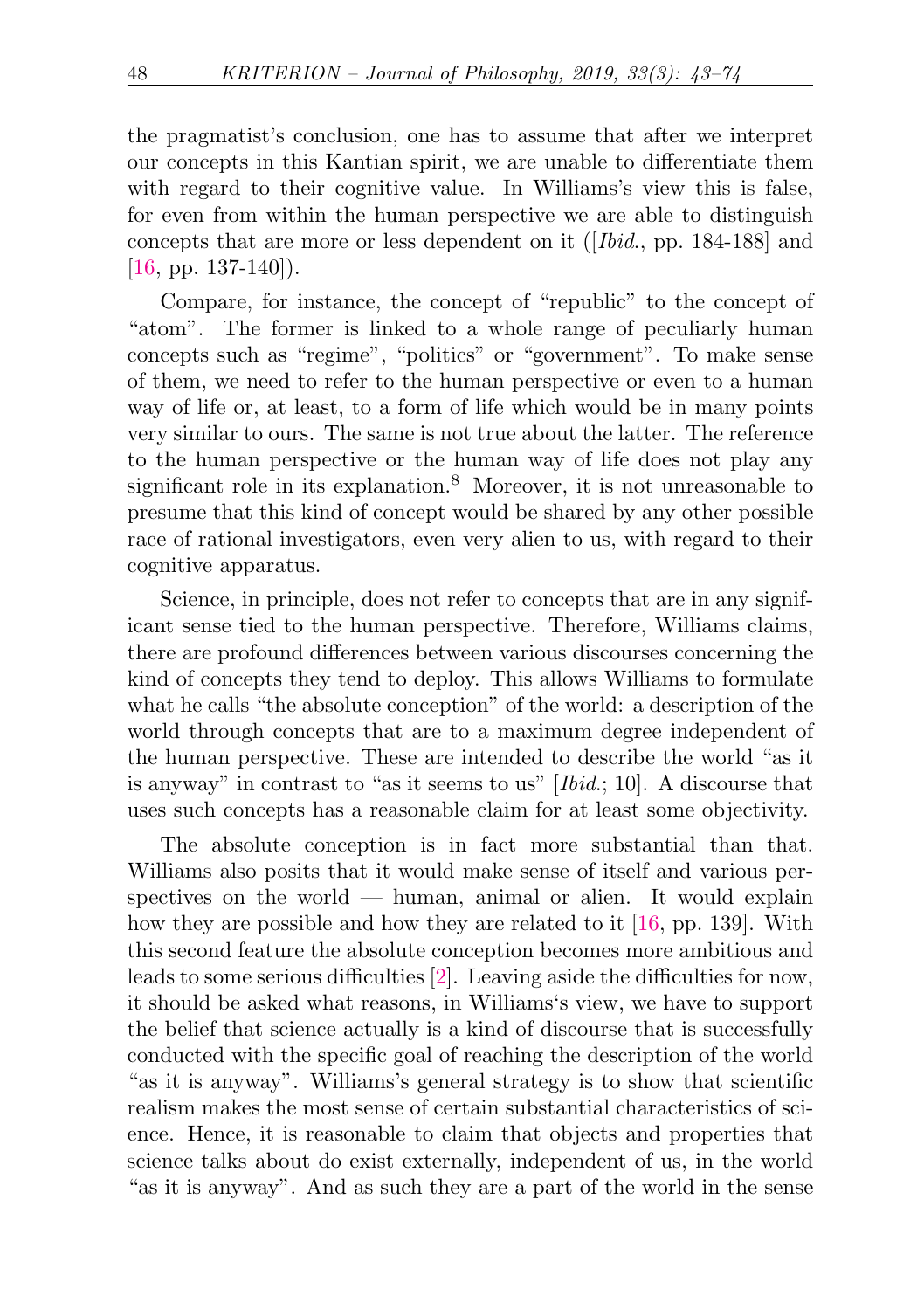of the absolute conception [\[11\]](#page-29-2).

Although it is not very sophisticated, one intuitive argument that we may use here is the unquestionable fact of our technical achievements. This is quite straightforward. Science would not deliver technical devices that so successfully operate in the world if their theoretical background had been wrong. Williams seems to think that this argument undermines the pragmatist approach from the beginning. But he is aware of the limits of this argument. It is counter-productive if establishing the proper grounds for a variety of intellectual authorities is our goal. In this light, of course, philosophy is doomed, but science itself seems to be less than we think it is [\[20,](#page-29-1) pp. 188-189].

The first serious argument refers to the level of intersubjective agreement that is reached in science. We may describe it as an argument from convergence. Williams writes:

In a scientific inquiry there should ideally be convergence on an answer, where the best explanation of the convergence involves the idea that the answer represents how things are. . . . [This explanation] does not turn on any difference in whether convergence will actually occur, and it is important that this is not what the argument is about [\[16,](#page-29-0) p. 136].

No doubt, the level of convergence in science is remarkable, at least in those fields with a rigorous methodology. However, Williams's point is not primarily about the actual level of convergence in science, or convergence that has happened in the history of science, although "[it] is quite hard to deny that that history displays a considerable degree of convergence" [Ibid., p. 137]. His focus is on the reflective explanation of convergence in the realm of science. The most compelling explanation of it entails in fact the position of scientific realism. Within scientific discourse we agree on how things are, for there really are in the world objects and properties that science talks about. Our scientific beliefs are determined by cognitive contact with those objects and properties, since science is concerned with tracking the truth about them. The compelling force of this account lies in the fact that it allows us to make sense of three important characteristics of scientific theories: (1) they postulate the existence of certain objects, which is a fruitful explanatory move; (2) they deliver non-vacuous, substantial theories; (3) they open the possibility to provide a further explanation of how various perceptions based on different perspectives are possible  $[Ibid., p. 139-140, 149-151].<sup>9</sup>$  $[Ibid., p. 139-140, 149-151].<sup>9</sup>$  $[Ibid., p. 139-140, 149-151].<sup>9</sup>$ 

<span id="page-6-0"></span>Consider, for instance, the scientific account of vision. Suppose we reject a realistic interpretation — the claim that vision is really about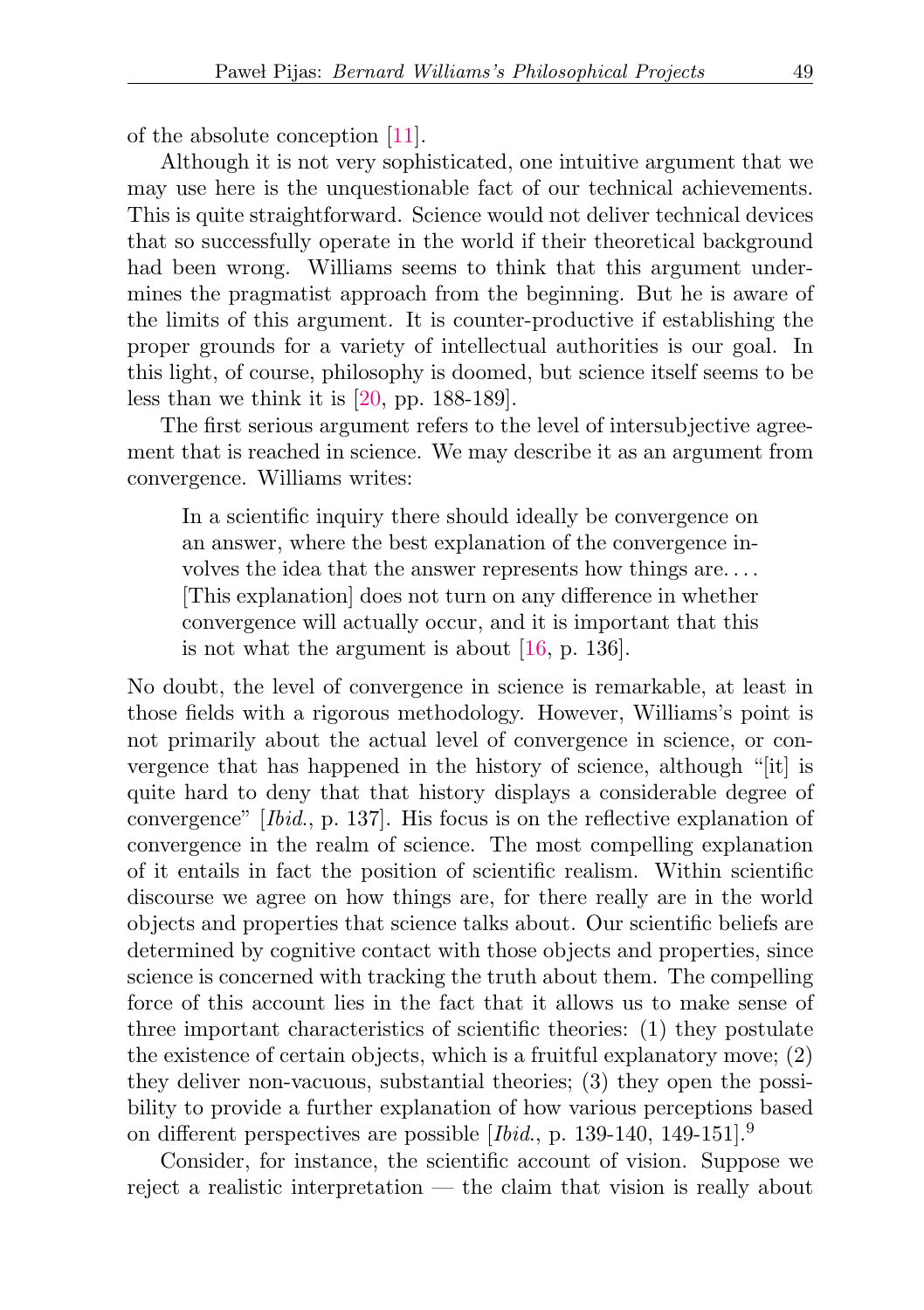detecting external objects and it has something to do with light, sense organs, the brain and so on, and thus different variants of vision are possible. We will find ourselves in all sorts of trouble, starting with the difficulty of thinking in concord with our non-realistic interpretation. On the other hand, if we accept the realistic interpretation of this scientific theory, then the three characteristics of scientific theories start to make sense. So the convergence in science is best explained in a way that presumes scientific realism. What explains convergence in science also justifies the whole enterprise; it indicates that science is what it seems to be, a cognitive discourse on reality [Ibid., pp. 149-152].

The second argument invokes the history of science. Let me use a longer quotation to render what can be described as an argument from the error theory:

The pursuit of science does not give any great part to its own history, and that it is a significant feature of its practice.... Of course, scientific concepts have a history: but on the standard view, though the history of physics may be interesting, it has no effect on the understanding of physics itself. It is merely part of the history of discovery.

There is of course a real question of what it is for a history to be a history of discovery. One condition of its being so lies in a familiar idea, which I would put like this: the later theory, or (more generally) outlook, makes sense of itself, and of the earlier outlook, and of the transition from the earlier to the later, in such terms that both parties (the holders of the earlier outlook, and the holders of the later) have reason to recognize the transition as an improvement. I shall call an explanation which satisfies this condition vindicatory. In the particular case of the natural sciences, the later theory typically explains in its own terms the appearances which supported the earlier theory, and, furthermore, the earlier theory can be understood as a special or limited case of the later [\[20,](#page-29-1) p. 189].

This is an extension of the first argument, although it has an important new flavour. The argument is about the way we should understand the process of transition from one scientific theory to another, or about a proper understanding of the history of science in general. Compare a political transition, say, from the Russian Empire to the USSR. No doubt, advocates of both regimes supported their position with reasons. Maybe in some places there was even, at least before Bolshevik victory,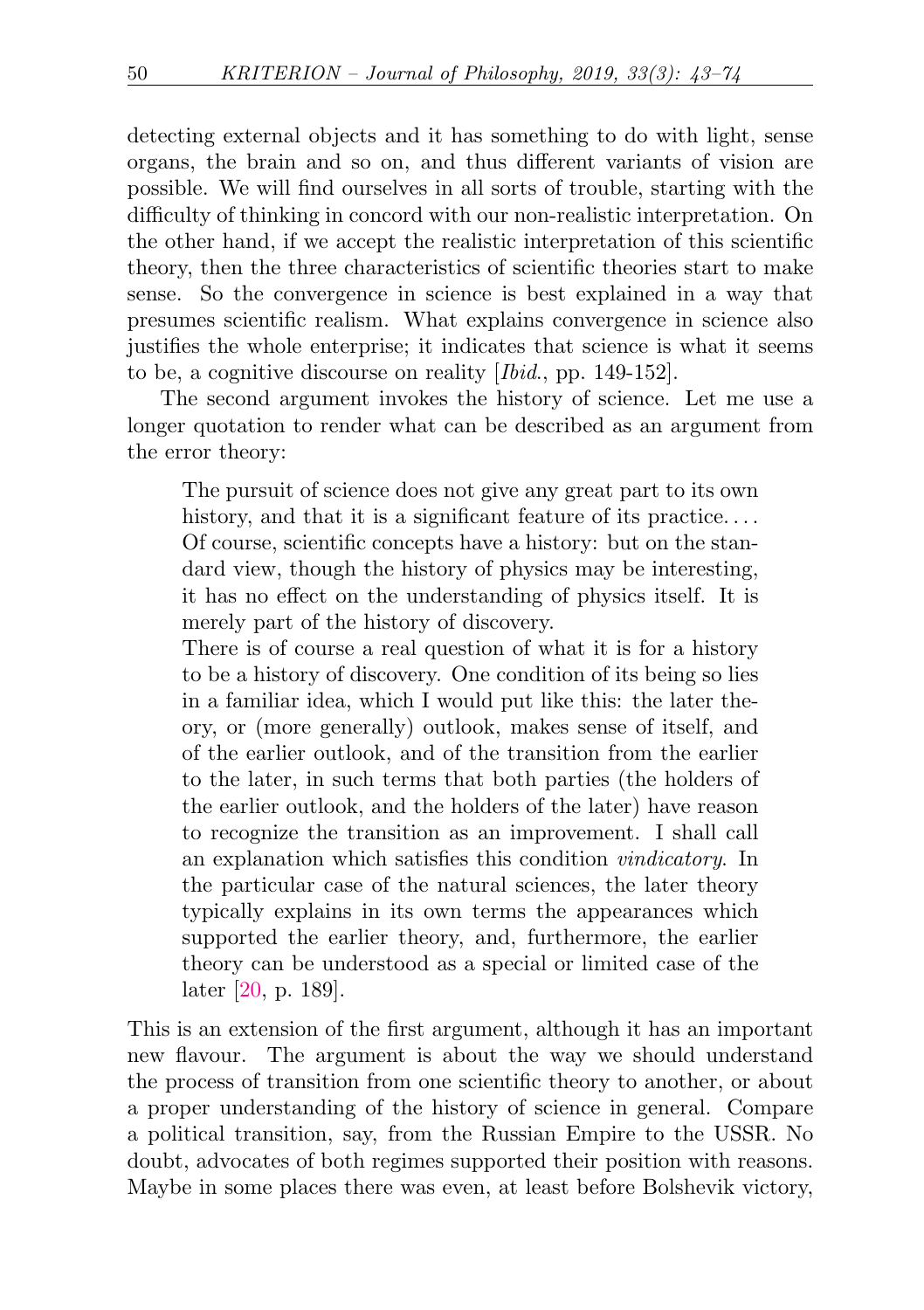genuine discussion between the parties. But it is very unreasonable, or simply ignorant, to suggest that the former regime was replaced by the latter because both parties recognized the overall political superiority of the latter and the flaws of the former. On the contrary, many factors that do not count as reasons were involved in the process, for instance, violent acts, manipulations and pure contingencies, like the outcome of a battle. Now, the main difference between our political example and what happens in science consists in the fact that in the scientific world a change in a theory is recognized as necessary and is accepted by both parties, as both parties understand that there are cognitively relevant reasons involved in this process.

How does this argument support scientific realism? It seems to be the most compelling interpretative option: the transition is accepted by both parties, for there has been some real discovery, a cognitive contact with an external reality, that they both recognize. That contact reveals the limits and flaws of an older theory and, therefore, prompts everyone to replace it. We think, then, that we really do know why scientific theories are rejected. It is important to note the Popperian spirit of the argument: it is not formulated in terms of a false theory replaced by a true one, but rather in terms of a recognition of the limits and flaws of a rejected theory. Thus, it is an argument from the error theory. Once again, what explains the transition in science from one theory to another also justifies the scientific enterprise by showing that science is what it seems to be.

#### D. The Absolute Conception and Philosophy

<span id="page-8-0"></span>Having argued for the idea of the absolute conception and the claim that science can, in principle, reach it, Williams undertakes a reflection on philosophy and the humanities. He seeks an answer to the following question: Are these discourses open to a realistic interpretation? That is, do their concepts mirror the objective world in the sense of the absolute conception? To answer this question, he analyses the possibility that the cognitive aspirations of philosophy could be supported as are those of science. Williams's own examples and arguments come from ethics and political philosophy, but he states that his considerations go further afield [Ibid., pp. 190]. I take this to mean that his position, which I unpack in this and the following section, should be understood as a general account of philosophy<sup>[10](#page-27-4)</sup> and the humanities, that is, of academic discourses other than the natural sciences. Therefore, in what follows I simply refer to philosophy.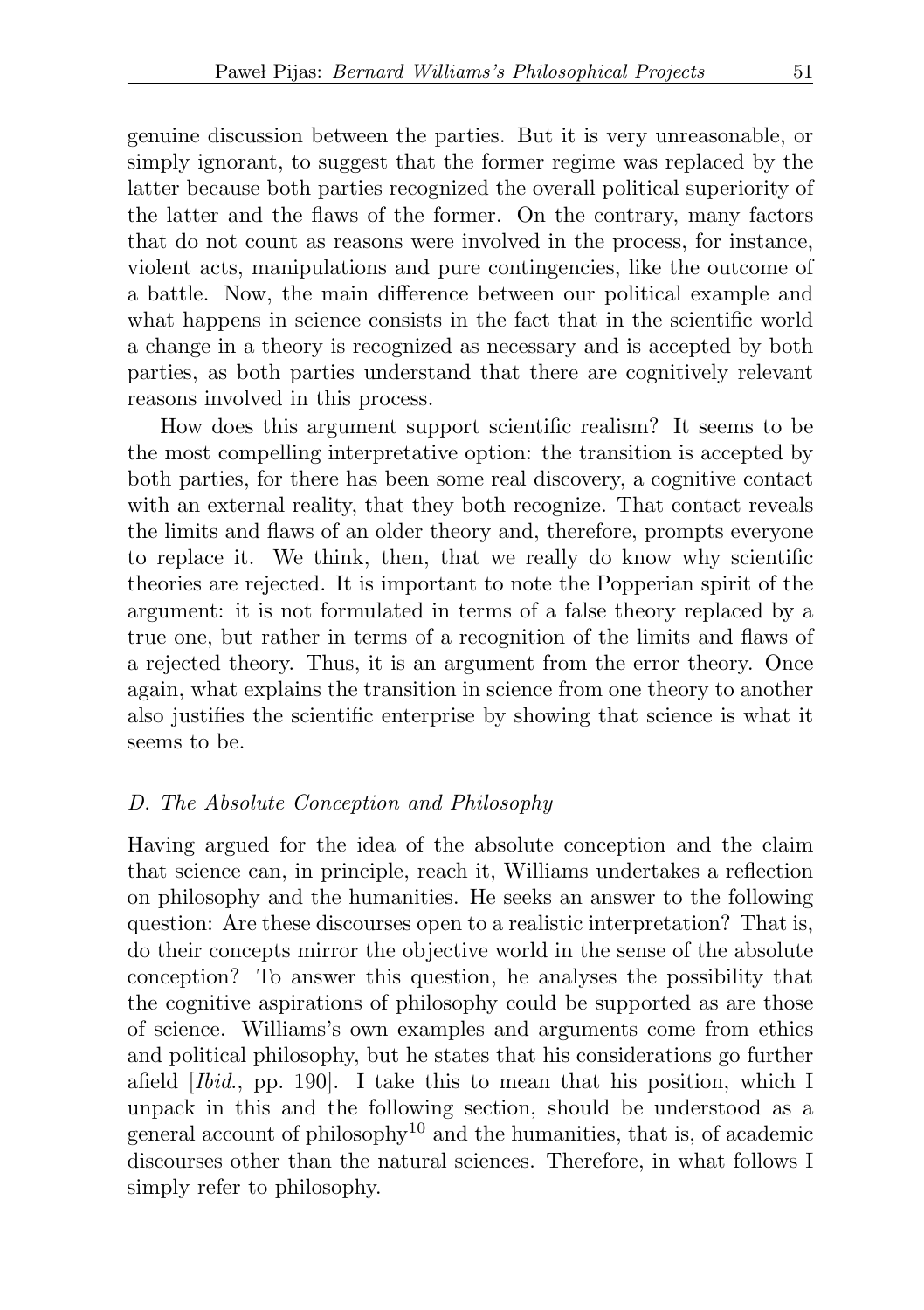Concerning the argument from convergence, we encounter a serious actual difference between science and philosophy. The amount of disagreement in philosophy is overwhelming. However, it goes much deeper than mere differences of opinion, since philosophy lacks convergence on methods and the status of the discipline itself. Consider, for instance, the difference between the Kantian and Aristotelian approaches to ethics or between analytical philosophers and postmodernists. Again, for Williams the problem is not so much about actual convergence or the lack of it in philosophy. Even if we enjoyed a much higher level of convergence in this field, the real issue would consist in explaining it [\[16,](#page-29-0) pp. 136].

An important difference between philosophical and scientific concepts comes to the fore in this context. Scientific concepts are presumed to be universal, so any fully developed human being, or arguably even a rational investigator from another species, should be able to deploy them if one is to some degree familiar with their theoretical framework. Regardless of any peculiarity he or she possesses, like cultural background, that is the case. Scientific concepts are, after all, presumed to express objective reality. The same is not true about philosophical concepts. There seems to be an intrinsic connection between the ability to deploy a particular set of philosophical concepts instead of an another and membership of a particular social world [Ibid., pp. 138-150; 20, pp. 185-187]. Why is that? For each particular set of philosophical concepts we can imagine a person who would be a sympathetic observer of the people deploying them. This person would know a great deal about this group, would understand meanings, references, all the necessary conditions of utterance and the entire theoretical background, but would be unable sincerely to deploy the concepts in question himself. This sympathetic observer lacks

 $|t|$ he capacities... involved in finding our way around in a social world, not merely the physical world, and this, crucially, means in some social world or other, since it is certain both that human beings cannot live without a culture and that there are many different cultures in which they can live, differing in their local concepts. [\[16,](#page-29-0) pp. 150]

Williams's idea is that philosophical concepts are not directly connected with objective reality, but are rather impinged upon by the particular culture or social world to which the subject belongs. Therefore they are local rather than universal as scientific concept are. Because cultural differences exist, the explanation for either agreement or disagreement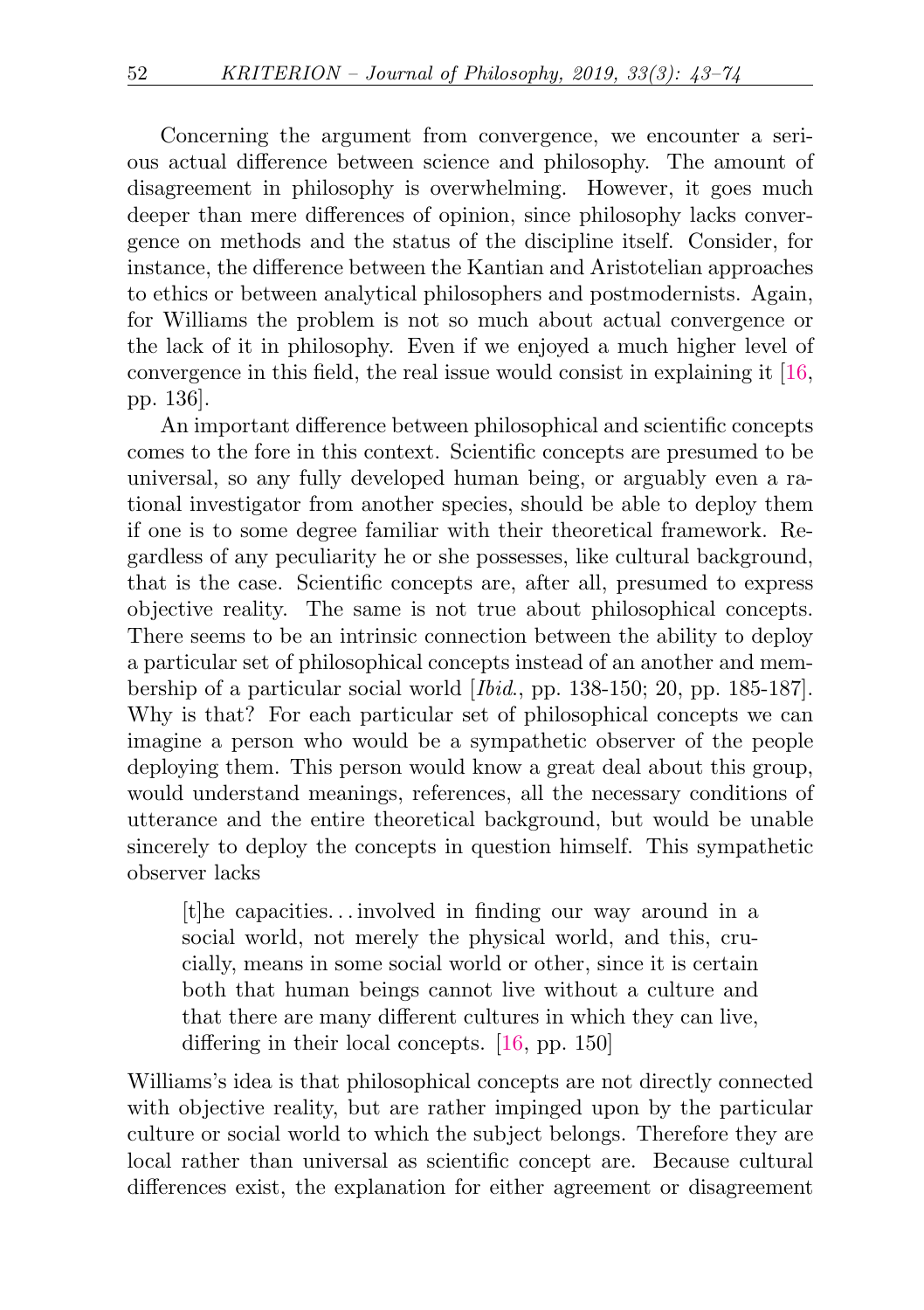"will presumably have to come from the social sciences" [Ibid.]. This seems to mean that this explanation would not, at least primarily, involve cognitively relevant reasons. Rather, the differences or similarities between the way people are brought up or socialized would take priority. If there is a convergence, it is convergence on a shared form of social life.

Williams claims that an alternative to this way of thinking is the Aristotelian approach. It would assume that there are certain human universals that may ground a universal philosophical outlook, because regardless of our cultural differences, we all share a common human nature. The problem, however, with such an approach is that it would deliver very thin results, for human nature seems to be immensely flexible and allows human beings to develop differently under each culture and along many surprising patterns  $[Ibid., pp. 30-53].$ <sup>[11](#page-27-5)</sup> The best possible explanation, then, of either convergence (rare) or the lack of it (frequent) in philosophy entails an antirealistic understanding of the discipline.

What about the other argument? Can we read the history of philosophy in a way that supports the cognitive aspirations of philosophy? It seems, again, that this is not the case. Let me quote at length from Williams:

<span id="page-10-0"></span>Philosophy, at any rate, is thoroughly familiar with ideas which indeed, like all other ideas, have a history, but have a history which is not notably vindicatory.... If we ask why we use some concepts of this kind rather than others—rather than, say, those current in an earlier time—we may deploy arguments which claim to justify our ideas against those others: ideas of equality and equal rights, for instance, against ideas of hierarchy. Alternatively, we may reflect on an historical story, of how these concepts rather than the others came to be ours: a story (simply to give it a label) of how the modern world and its special expectations came to replace the ancien regime. But then we reflect on the relation of this story to the arguments that we deploy against the earlier conceptions, and we realize that the story is the history of those forms of argument themselves: the forms of argument, call them liberal forms of argument, are a central part of the outlook that we accept.

If we consider how these forms of argument came to prevail, we can indeed see them as having won, but not necessarily as having won an argument. For liberal ideas to have won an argument, the representatives of the ancien regime would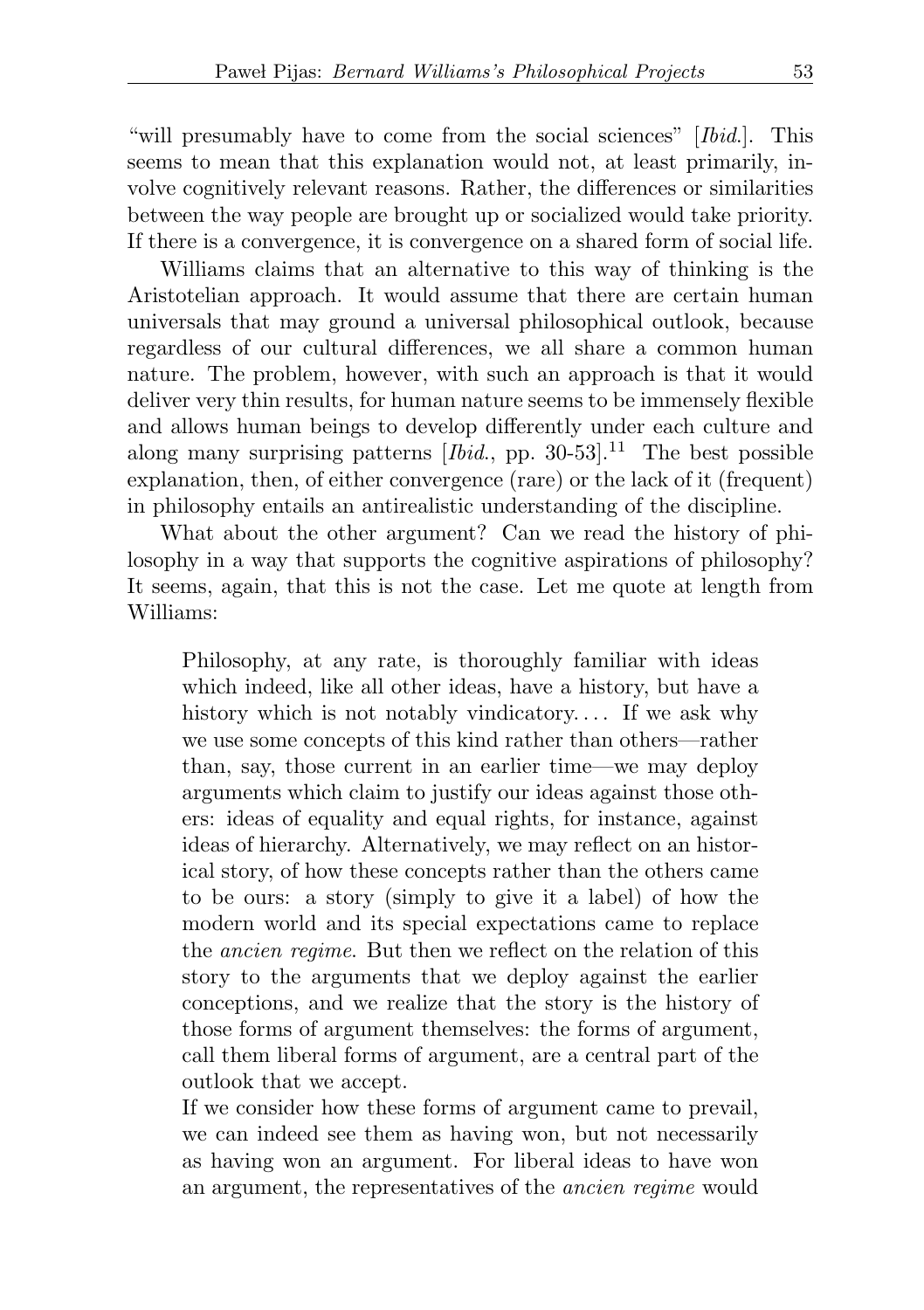have had to have shared with the nascent liberals a conception of something that the argument was about, and not just in the obvious sense that it was about the way to live or the way to order society. They would have had to agree that there was some aim, of reason or freedom or whatever, which liberal ideas served better or of which they were a better expression, and there is not much reason, with a change as radical as this, to think that they did agree about this, at least until late in the process. The relevant ideas of freedom, reason, and so on were themselves involved in the change. If in this sense the liberals did not win an argument, then the explanations of how liberalism came to prevail—that is to say, among other things, how these came to be our ideas—are not vindicatory [\[20,](#page-29-1) pp. 190-191].

We saw that if a particular discourse has a vindicatory explanation of its history, the diachronic alteration of outlooks involved satisfies certain conditions. Science fits this model. Unfortunately, philosophy does not. It is rarely the case that philosophers agree on what should be rejected as a false belief or what counts as a cognitive improvement. Consider, for instance, that there are reasonable contemporary proponents of such an apparently anachronic position as metaphysical dualism. Moreover, one of the distinctive features of philosophy is its constant engagement with its own past, an example of which is the contemporary revival of virtue ethics. So the idea that the history of philosophy is simply progressive is not commonly accepted. But let us comment on Williams's own example, the actual transition from hierarchical to liberal outlook (we should note that it was not universal), as it is very instructive. The fact that now in some places a majority accepts the liberal outlook and rejects the former hierarchical view is close enough to scientific diachronic convergence. Is there a vindicatory history behind this? Williams's answer is negative. This seems to be explained by the phrase "until late in the process". I take it to mean that because of the radical disagreement between involved parties, including the basic terms in which this discord should be expressed, the possibility of a consensus based on reason was excluded from the very beginning. Since reason was excluded, I read Williams's explanation of the later convergence as meaning that first, historical changes altered the balance, and then produced enough social, moral and political pressure to make life according to the former view incompatible with the life of the majority of society. In other words, the fact that we are now liberal is primarily explained by historical contin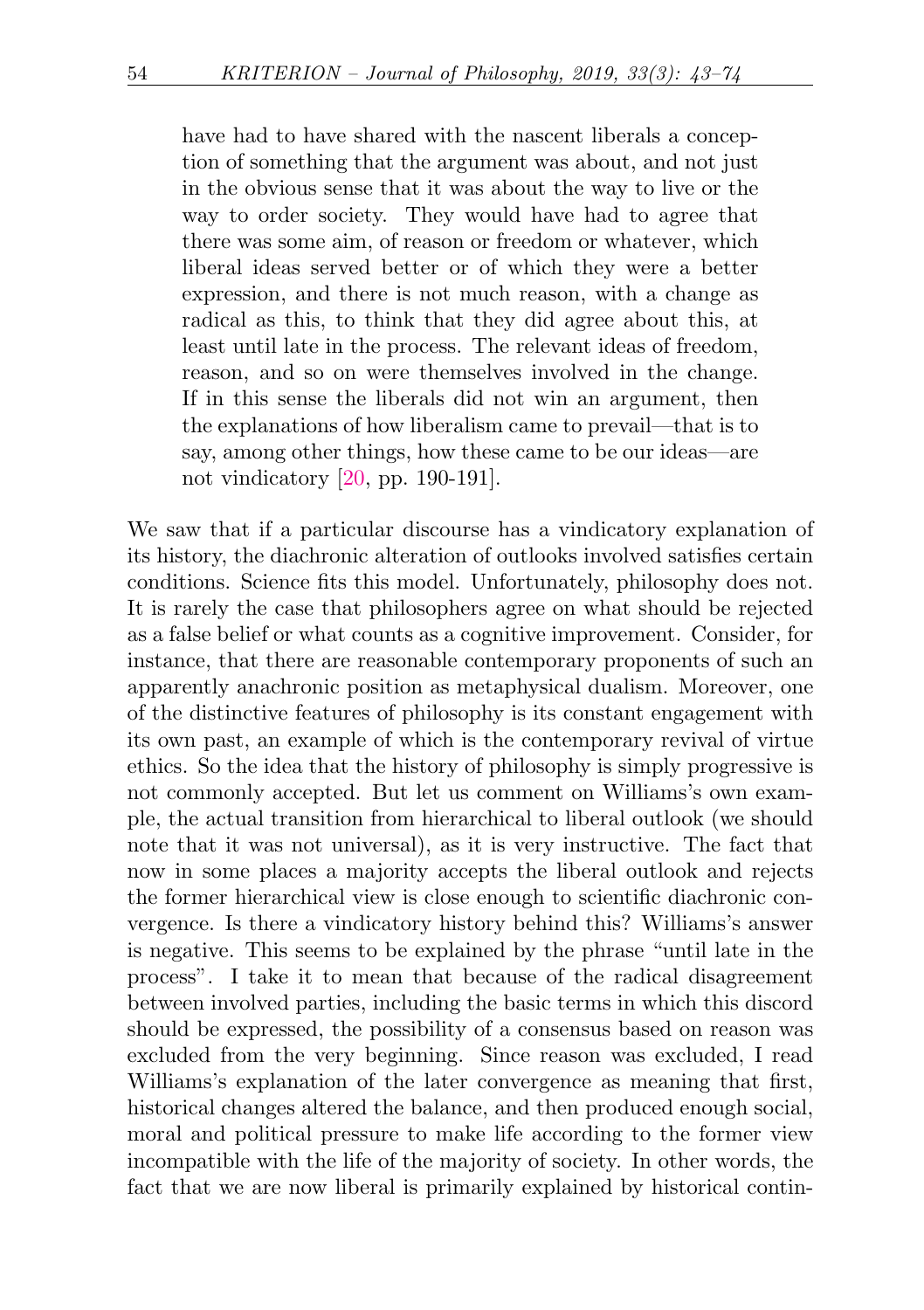gency that "has both made us, and made the outlook as something that is ours" [Ibid., p. 193], rather than by the success of an argument. If this is a general truth of philosophical outlooks, the history of philosophy is not vindicatory. Instead of a universal recognition of cognitive flaws and the limits of former theories, which would have supported their rejection and replacement, we only have a contingent history. And clearly, that is not enough to formulate a theory of error for philosophy. Thus, Williams is claiming that we cannot really support the cognitive aspirations of this discourse.

In Williams's view, a realistic reading of philosophical discourse or philosophical theories in terms of the absolute conception is unjustified, contrary to science. It is the case with philosophy that what explains its certain substantial features also undermines our belief that philosophy is what it seems to be  $-$  a genuine, cognitive discourse, again contrary to science. With this result, Williams effectively commits himself to a position of a scientific realist. Taking into account the way he supports this position as well as his ironic remarks on a conceivable anti-naturalist view (for instance in [\[23,](#page-29-3) pp. 301]) I see no other way than to interpret his commitment as meaning the acceptance of metaphysical naturalism, even if Williams's own words — in his typical, dialectical style - are more concerned with naturalism as an explanatory programme [\[24,](#page-30-0) pp. 22-27]. But his naturalism is not by any means a crude, reductive position. He searches for a more pluralistic image of things. Science is cognitively superior, but it does not follow that it is superior in every aspect that matters to human beings. To expand this point and to say some final words on the core of Williams's philosophical project, it is necessary now to appeal to a concept that has already appeared in the previous paragraph, the concept of contingency. I take this to be an important element in the structure I aim to elucidate.

### 2 Contingency and the Limits of Philosophy

The fact that the concept of contingency plays an important role in Williams's project has not gone unnoticed by other philosophers ([\[3\]](#page-28-3), [\[13\]](#page-29-4)). Williams's increasing interest in contingency was perhaps determined by his increasing engagement in Nietzschean topics (for instance  $([23, pp. 299-337]$  $([23, pp. 299-337]$  $([23, pp. 299-337]$  and  $[24, pp. 12-19]$  $[24, pp. 12-19]$ . Although there is no *expressis* verbis theory of contingency in his writings, there seems to be enough material there to justify the interpretative move that I advance in this section: mainly, the attribution to Williams of a certain anthropologi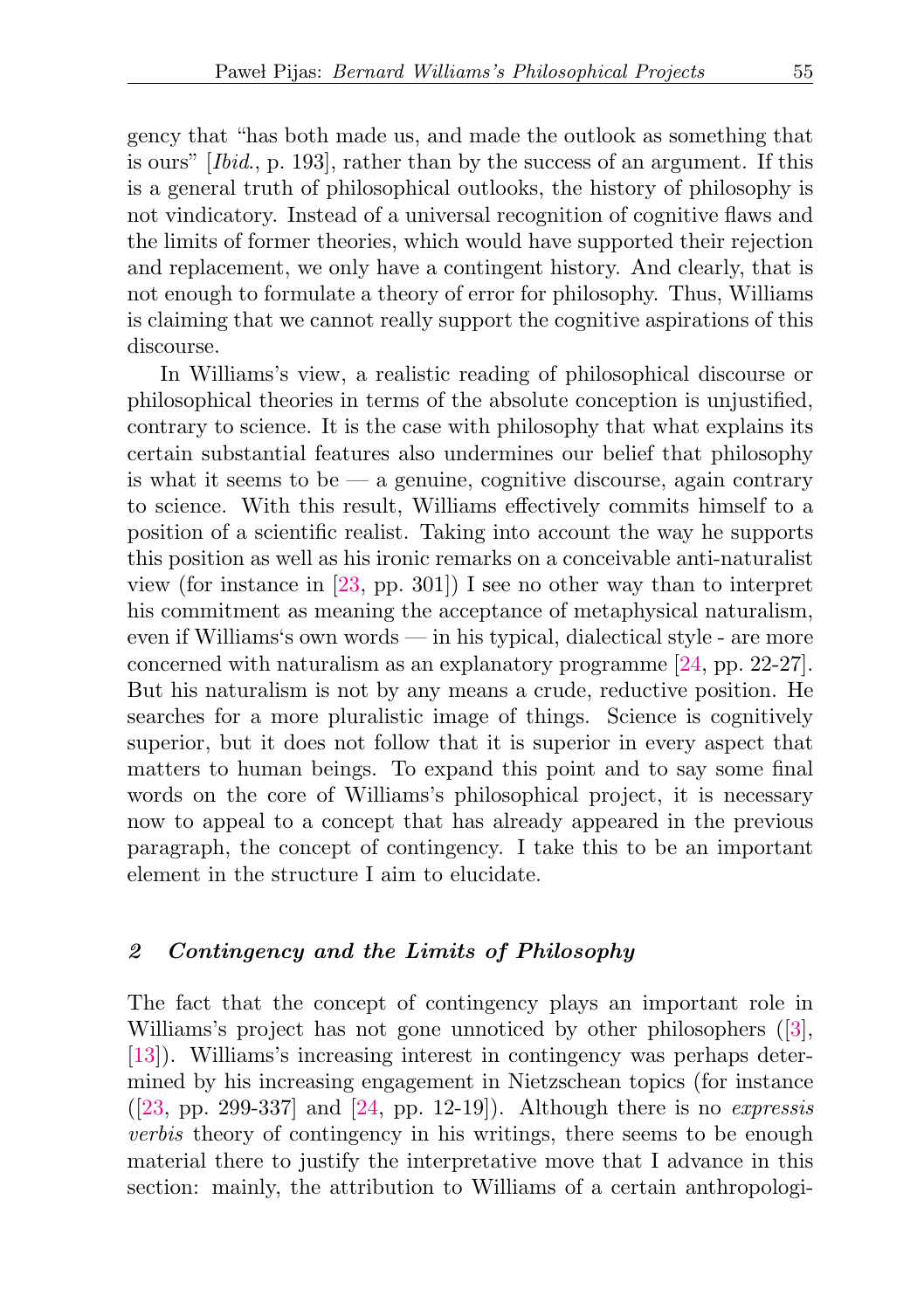cal view as one of his key presumptions. I call this view anthropological contingentism. What I have in mind is that Williams interprets human beings as radically contingent creatures. Of course, this formulation requires an elaboration.

### A. Some Preliminary Remarks on Williams's View on Contingency

The term "contingency" has a long history and a technical meaning in philosophy. It appears in many different contexts, including natural theology, metaphysics and (the philosophy of) logic. However, it would be more useful and also consistent with Williams's thought to use the term in a rather ordinary sense, as a generic term for phenomena that could have been different or might not have existed at all, if something in natural or actual history  $\sim$  or both  $\sim$  had not happened. In other words, I use "contingency" as a term to describe things that are mere facts. Williams was quite concerned with the historical contingency of our outlooks, practices and institutions [\[20,](#page-29-1) pp. 191-194]. In addition, he was very much aware that they are rooted in  $-$  and at the same time they transmute — various human capacities, which are in turn a product of a contingent process, the biological evolution of our species [\[23,](#page-29-3) p. 79-81]. I will now examine this view in detail.

It is helpful to begin by noting that Williams was an atheist. This is perhaps clear from his commitment to metaphysical naturalism and the way he justifies it. Furthermore, here and there Williams offers a few reasons for his rejection of Christianity. Let us discuss them briefly. First, the acceptance of Christianity entails the state of mind called "faith", which for him has quite an unintelligible form. To Williams, having faith means both to affirm an account of something — since I need to have some idea of the things I believe in — and not to affirm it, as these things are supposed to radically exceed human cognitive abilities by their nature [\[20,](#page-29-1) pp. 3-21]. Second, from the viewpoint of believers, religious doctrines are systems of ultimately true beliefs, for they are shaped under the influence of a divine power. However, religious beliefs in fact evolve along with historical and cultural changes as all cultural items do. Williams was convinced that they are doomed to collapse due to the substantial incoherence of these two conflicting characteristics [\[16,](#page-29-0) pp. 32-33]. Third, Christianity endorses — in Williams's view, at least — unrealistic and misguided moral ideas such as that of the eternal, overarching moral law or of a moral subject who is primarily a spiritual agent and thus is autonomous vis- $\hat{a}$ -vis the empirical conditions of his or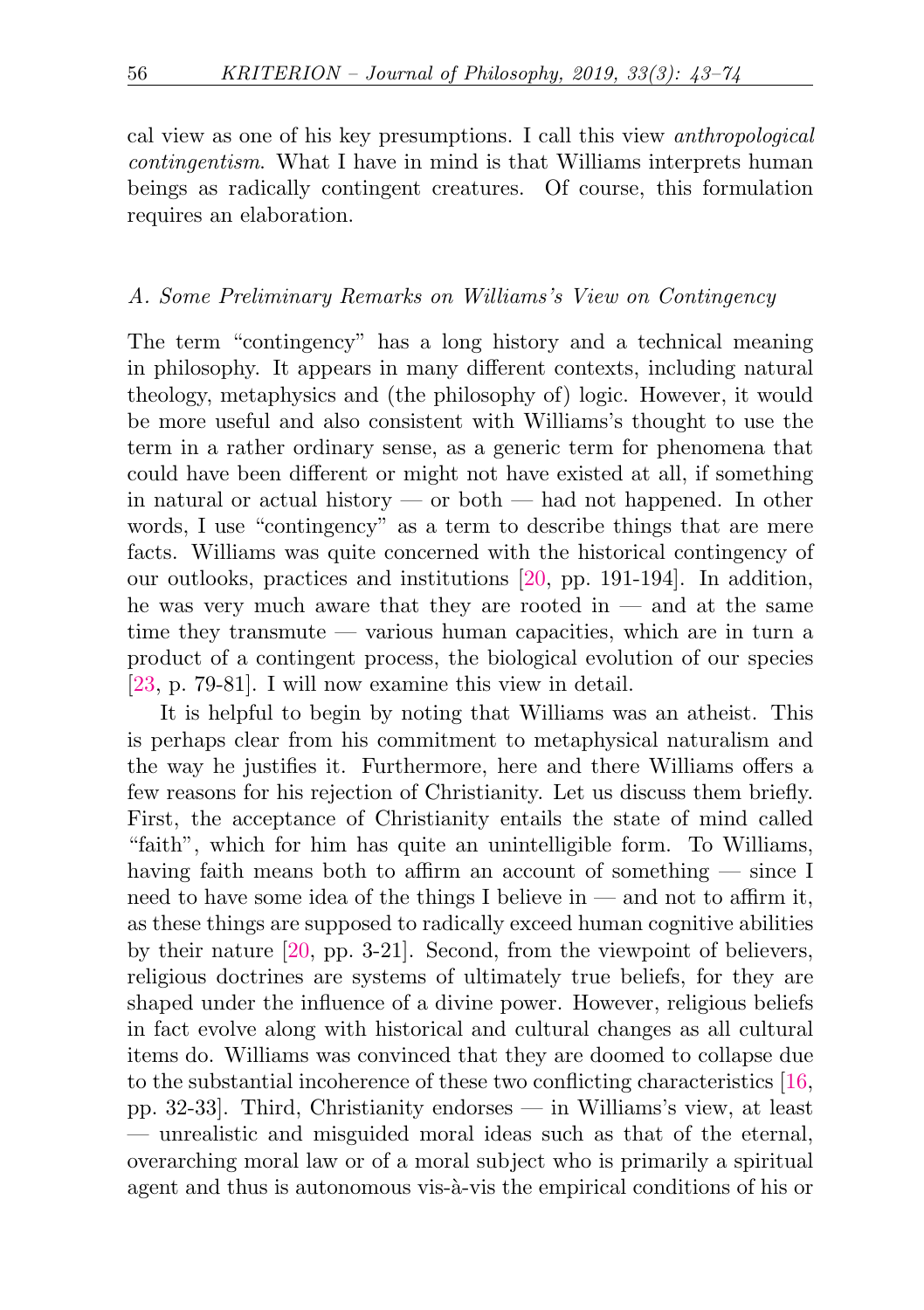her life. These ideas fail to survive the scrutiny of psychological realism favoured by Williams [\[22,](#page-29-5) pp. 94-95, 103-129]. Fourth, the religious idea of an afterlife has no desirable content as seen from the perspective of a human motivational system [\[21,](#page-29-6) pp. 82-100]. Seen from this angle, then, Christianity is either unintelligible or inconsistent with our moral and historical experience or both. I think that something along these lines might be argued as well against other religions.

It is worth noting that the rejection of theism, combined with metaphysical naturalism, excludes any profound, metaphysical or "cosmic" rationale behind the existence of human beings. Perhaps this is not a very optimistic view. We can compare it to Christian theism, in which all creatures are also understood as contingent, because God in principle could have decided not to bring them into existence. At the same time, their contingency is, so to speak, balanced by the fact that the creation happened by the agency of a being who is not contingent himself. In Williams's view, however, there is no such "staging" for our appearance and in this sense his position is radical ([\[18,](#page-29-7) pp. 109-110] and [\[3,](#page-28-3) pp. 32-38]).

## <span id="page-14-0"></span>B. Layers of Contingency<sup>[12](#page-27-6)</sup>

The contingency of human beings occurs on several levels [\[3\]](#page-28-3). First of all, there is biological contingency. Because Williams was devoted to scientific realism and naturalism, it follows that he accepts the evolutionary explanation of our appearance due to chance and adaptation. Our capacities and adaptations could have been different or we could have not evolved at all as a species, according to this account, if our natural history had gone another way. However, this interpretative approach would not explain much, if it were all about biological contingency. The mere possibility that our natural history could have been different, or that we could have no natural history simply because we might not have appeared in the first place, is not very relevant, if our aim is to explain phenomena related to humans. After all, human beings do in fact exist as a species  $[Ibid.]^{13}$  $[Ibid.]^{13}$  $[Ibid.]^{13}$ 

<span id="page-14-1"></span>Still, when we reflect on the appearance and functioning of human beings from the evolutionary perspective, some significant issues come to the fore. There is the question of whether the resources of such disciplines as sociobiology or evolutionary psychology are particularly useful in explaining more complex human practices. Williams's own answer is quite skeptical  $(14, pp. 44]$  and  $[18, pp. 102-109]$  $[18, pp. 102-109]$ ). It was not motivated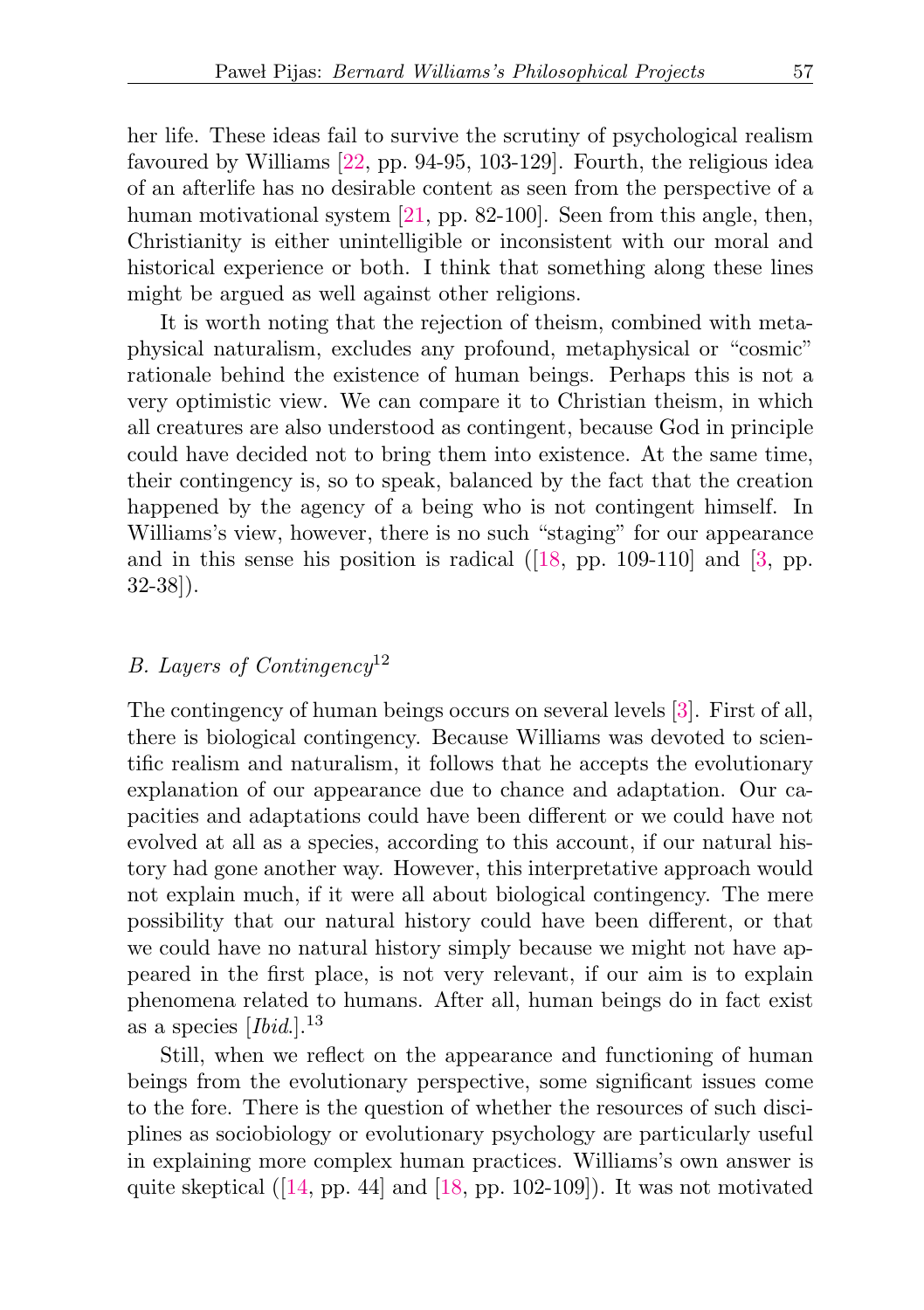by any reservations about metaphysical naturalism. Rather, by questioning the usefulness of those disciplines for explaining complex human practices, Williams expresses his doubts about the reductive form of naturalism. In Williams's view, reductive naturalism is doomed to failure, because even the simplest ethological question about human beings entails the kind of reflection that exceeds a purely biological approach:

When we get to the peculiarities of human beings, a special set of problems emerges. The huge innovation represented by Homo sapiens is the significance of non-genetic learning, which, with regard to both its nature and its effects, marks an overwhelming ethological difference between human beings and other animals. Every species has an ethological description, and Homo sapiens is no exception; but in this case, uniquely, you cannot tell the ethological story without introducing culture (consider, for instance, what is immediately involved in answering the question "In what sorts of places do they sleep?"). Consequently, the story is likely to differ significantly between groups of human beings, and in ways that typically involve history; in many cases, the human beings who are being described will also be conscious, in varying degrees, of that history. All this follows from the peculiar ethological character of this species [\[24,](#page-30-0) pp. 23-24].

If the reductive approach is out of question, any genuine understanding of our species necessarily involves reflection on its cultural environment. What is more, if there is a strong link between understanding our species and understanding its cultural milieux, it follows that this connection applies to understanding human history as well, for all cultures are entities that appear, exist, evolve and vanish in history, that is, not during natural history, but human history.

Having said that, we approach another level on which the contingency of human beings may be discerned, that of their cultural identity and the history that created it. To a great extent the exact form of any culture is always shaped by a variety of human undertakings, such as technical or conceptual innovations, customs laid down by extraordinary individuals or traditions, large-scale human endeavors like battles, trade policies and so on. Williams claims that if we trace the origins of cultural items, such as institutions or norms, we find out that "in the beginning was the deed"  $[17, pp. 23-28]$  $[17, pp. 23-28]$  — that they are contingent on human culturecreating action, i.e. the establishing of convention. This is true even if a particular cultural item is a response to a human universal, be it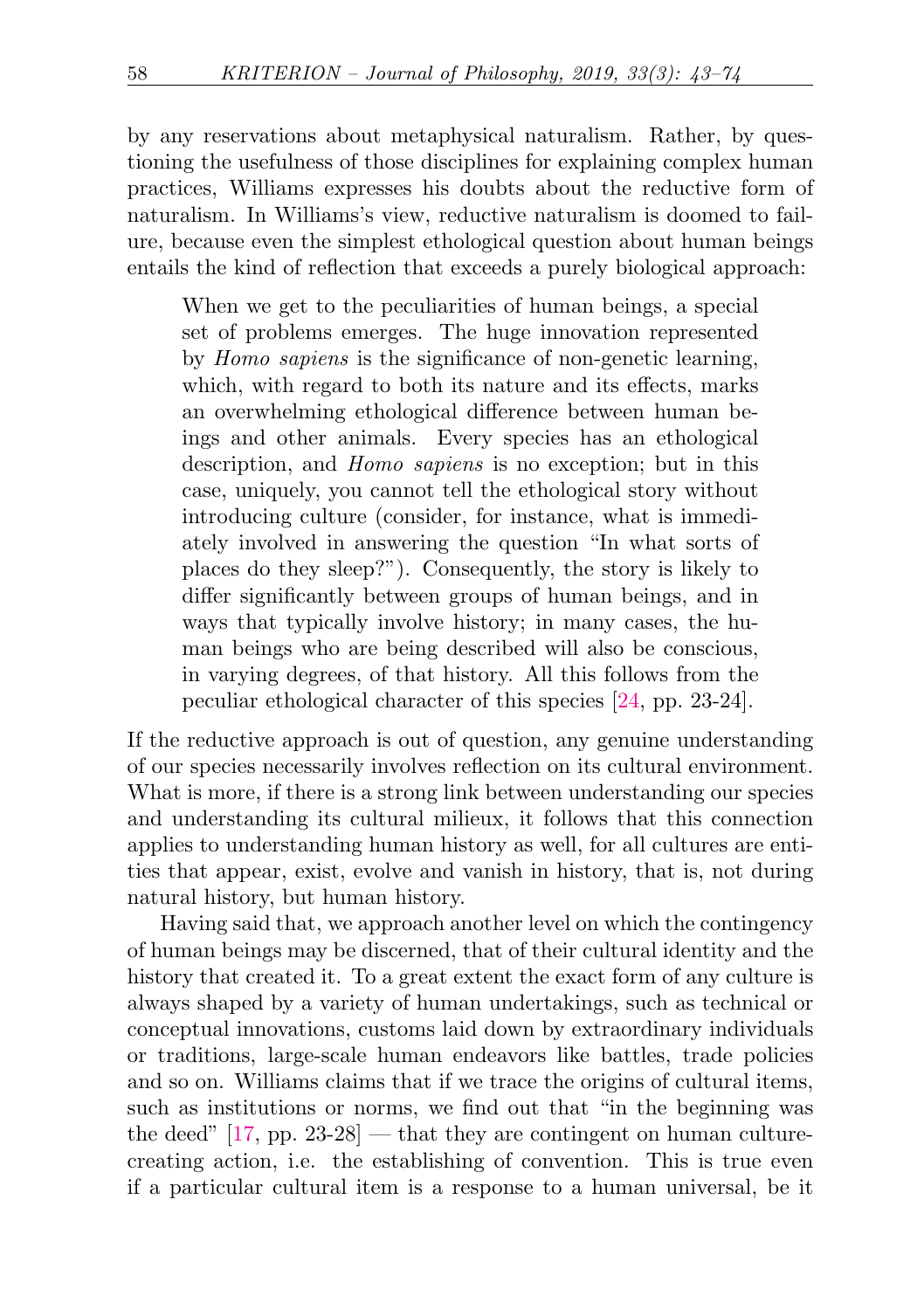limited resources or a biological need. This response, as is clear from the anthropological and historical data, could have been different ([\[18,](#page-29-7) pp. 79-81, 100-110] and [\[16,](#page-29-0) pp. 150-151]). Of course, it was moral culture that was at the center of Williams's attention, so let us move in that direction.

Williams was convinced that a moral culture inheres in the form of the moral dispositions of its members. These moral dispositions are instilled, preserved and transmitted by the processes of social upbringing and interaction, which help an individual to be a member of that culture. Moral dispositions shape the first-person perspective and imbue it with a moral content. This should not be understood as acquiring this or that set of moral beliefs. Rather, moral dispositions work one step before moral cognition, reasoning or acting. They are the necessary ground for those moral functions ([\[16,](#page-29-0) pp. 8-11, 20-22, 30-53, 93-119, 154-158, 185-186, 199, 201] and [\[20,](#page-29-1) pp. 67-75] and [\[6\]](#page-28-4)). For instance, if I am disposed to treat a particular kind of behaviour as treacherous, it means that my moral framework conceptualizes this kind of behaviour as such. At one and the same time, my moral framework both inclines me to perceive the behavior as morally bad and triggers my emotional reaction to it. Only then do judgement, reasoning or action follow. Williams claims that moral dispositions are represented in language by so-called "thick" moral concepts, such as shame or bravery [\[16,](#page-29-0) pp. 8-11, 128- 131, 140-155]. Thick concepts are an entanglement of description and evaluation, $14$  and, being tied to moral dispositions, are culturally relative. They are contrasted with "thin" concepts, such as right or wrong, which are the product of abstract rational reflection. Without the additional context of a moral system, like Utilitarianism or Kantianism, thin concepts are hollow and cannot guide our conduct [Ibid., pp. 123-131].

<span id="page-16-1"></span><span id="page-16-0"></span>I shall not treat this topic in detail.<sup>[15](#page-27-9)</sup> It is important, however, to note that if thick concepts are tied to moral dispositions, then the ability to use them correctly depends on having a particular social history and cultural membership through which moral dispositions are acquired. To illustrate this, we can return to the idea of a sympathetic observer. Imagine the experience of a cultural anthropologist visiting feudal Japan. It is true that through the process of learning their language and extensive contact with the feudal Nipponese, our investigator would be able to understand their moral concepts. He would not, however, be able to deploy them as his concepts, at least not until he had experienced a profound social conversion and thereby greatly modified his former cultural identity. He would not be able, for instance, to perceive a particular failure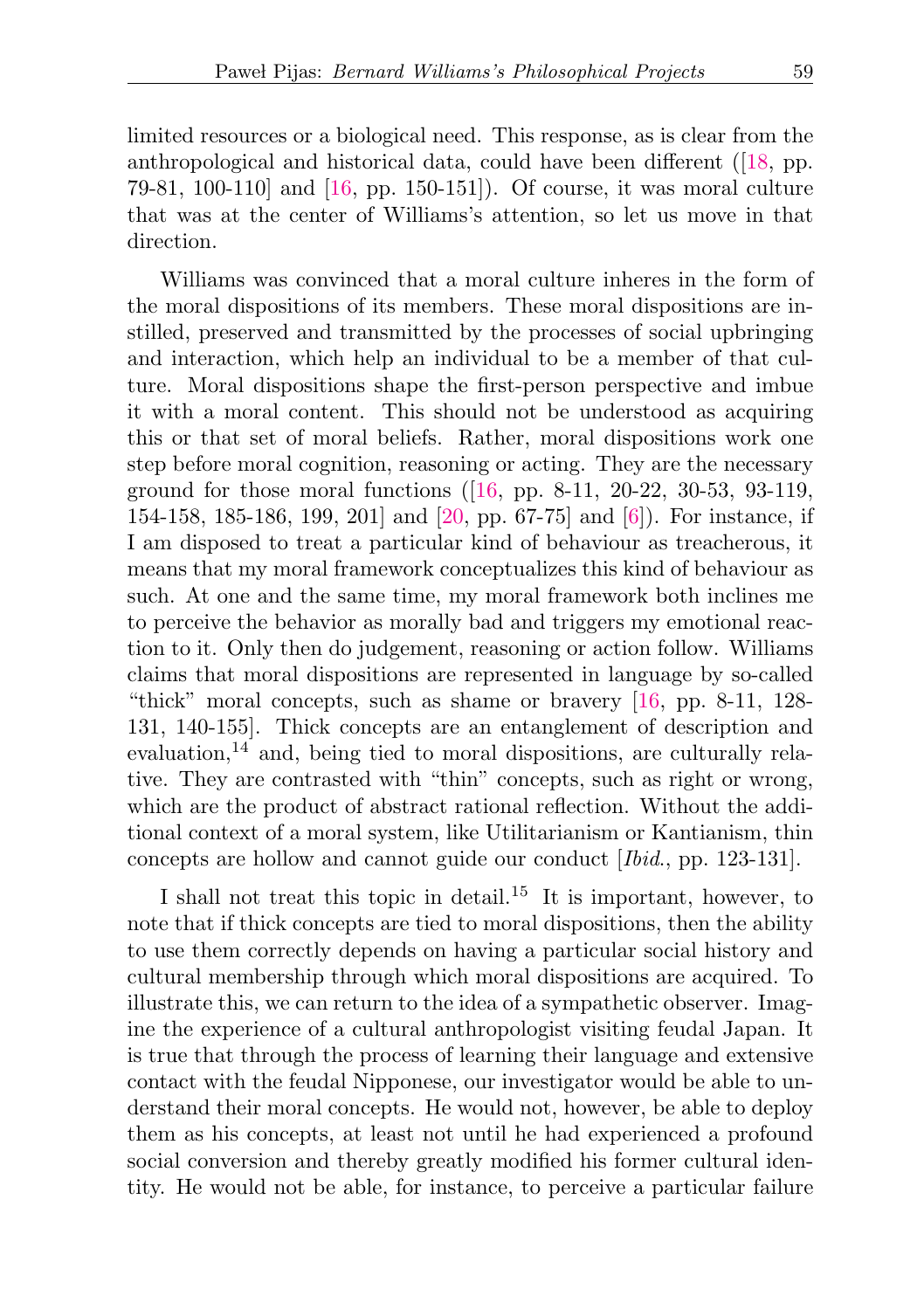as sufficient reason to commit ritual suicide  $[Ibid., pp. 140-145]$ . If this is so, the moral culture we inhabit and the moral goods we pursue, because they are recognized as goods by the culture, are contingent. They could have been different, if only we had a different social history and cultural membership.

<span id="page-17-0"></span>The contingency of human beings is recognizable on yet another level, since almost all the factors that play an important role in shaping our peculiar personal identity are to a great degree contingent as well.[16](#page-27-10) This especially includes the cultural and historical environment that we happen to live in, Williams's discussion of character and shame in ancient Greek culture is very relevant here [\[22,](#page-29-5) pp. 75-102]. All of this could have been different, as it is a product of contingent history [\[20,](#page-29-1) pp. 190-197]. Moreover, being formed this way we find ourselves committed to particular individual projects, understood by Williams as the loci of our drives and motivations  $(16, pp. 54-70)$  and  $[19, pp. 5-19, 20-39, 101 [19, pp. 5-19, 20-39, 101-$ 113]). As is widely known, Williams eagerly embraced the idea that the contingency of human beings extends to their actions, to attempts to realize individual projects, as elaborated in his famous essay Moral Luck [*Ibid.*, pp. 20-39].

It might be helpful to sum up the key points of this section, following from the concept of "moral luck". Moral luck refers to the existence of factors that interfere with our moral judgements, choices and actions to the degree that they significantly change their moral character. Since these factors could have been different, the moral quality of our choices and actions is contingent, at least if the concept of "moral luck" is correct. In a text also titled "Moral Luck", Nagel distinguished among (1) constitutive,  $(2)$  circumstantial,  $(3)$  causal and  $(4)$  resultant luck [\[12,](#page-29-11) p. 28]. My suggestion is to introduce the concept of "anthropological luck" to express the different layers of the contingency of human beings, since our identity, environment, determinants and the actual course of our life could all have been different. Constitutive and circumstantial anthropological luck account for biological and cultural contingency, while causal and resultant luck accounts for the more individual dimension of human contingency. In this sense, anthropological contingentism refers to the basic architecture of the local human world, as opposed to the world understood in terms of the absolute conception.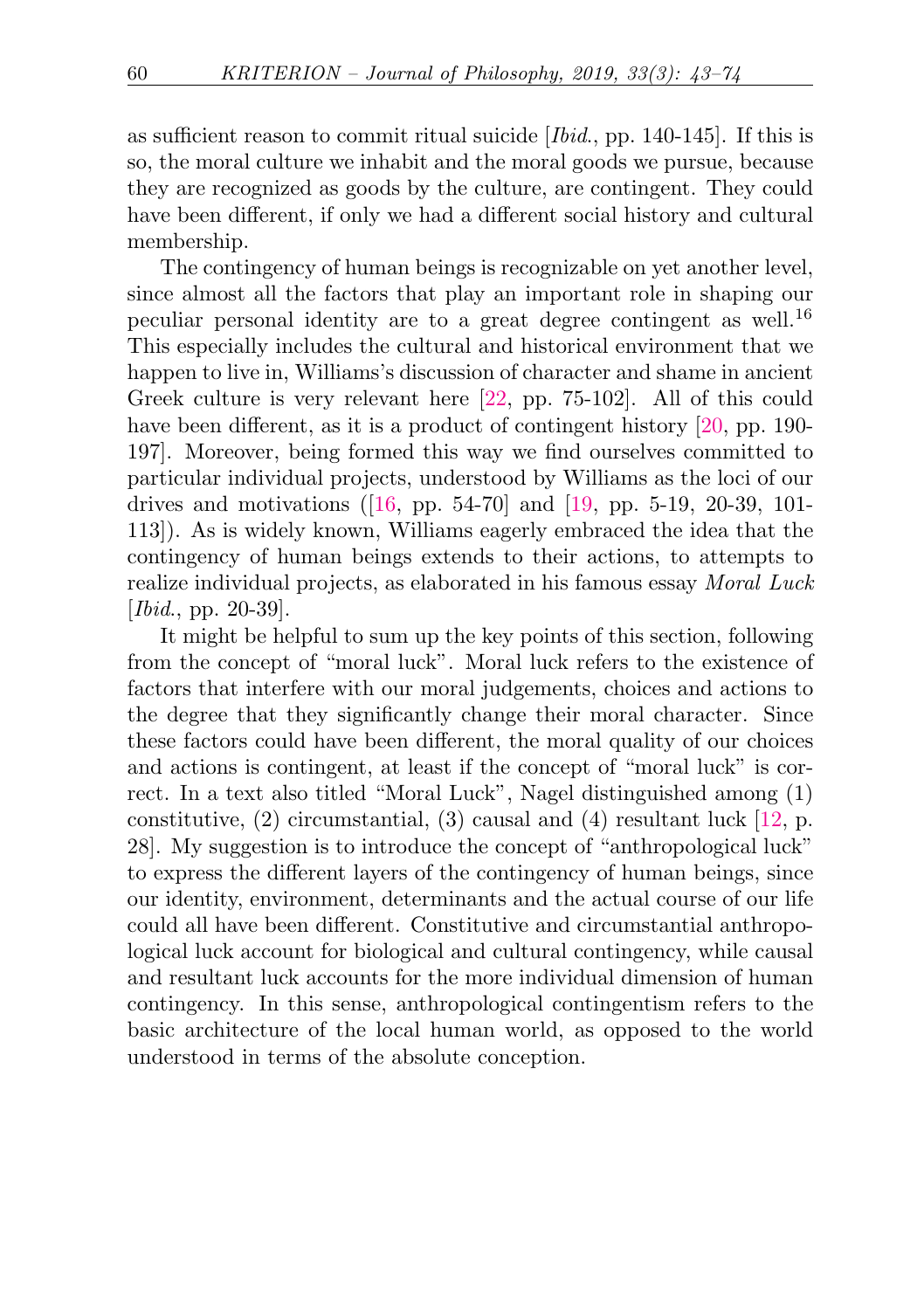#### C. Post-Analytical Philosophy

Having unpacked the anthropological view that I ascribe to Williams, I will close this section by providing my answer to the question of his metaphilosophical position. Recall that Williams stresses that human beings are characterized, inter alia, by a variety of needs. He claims that science is superior to other discourses in meeting our cognitive needs, but there are other needs of a more practical or existential kind. Arguably, satisfaction of those needs is only possible from the first-person perspective, by responding with reflection and action to questions such as "How should I live?" or "What sense can I make of things that happen in my life?"[17](#page-27-11) Scientific tools are not much help here, or at least they are severely limited, since I need answers for me, that is to say, answers that fit my particular perspective on the world. As such, they would refer to many concepts that are not a part of the absolute conception, but instead have a more local character. The more local they are, the more they are entangled in peculiar contingent forces that have shaped my cultural and personal identity.

<span id="page-18-0"></span>From Williams's point of view, there is a niche for philosophy here. Philosophy may help us to navigate at the level of local, contingent concepts. As abstract, conceptual reflection, it might be a useful tool "to make the best sense of our life, and so of our intellectual activities, in the situation in which we find ourselves" [\[20,](#page-29-1) p. 182]. However, Williams was honestly skeptical of the power of philosophy actually to do so [\[16,](#page-29-0)] pp. 1-2]. One condition that he puts forth openly, if philosophy was supposed to be such a useful tool for our local concerns, is that it must be historically and culturally well-informed. In this way, philosophy would be free of scientistic illusions. It would become a humanistic discipline. Williams was content to accept the label "post-analytical philosophy" for this position [\[20,](#page-29-1) pp. 180-213].

Certain questions naturally follow: What state of mind will be created by a successful philosophical reflection? What will be the status of a philosophical account that truly makes sense of something important to us? Will it be knowledge? In Williams's view, it depends on the idea of knowledge that is presumed in the process. According to an objective idea of knowledge the answer is negative, because the result of philosophical reflection is entangled in local concepts. But we can instead consider a more modest model of knowledge, one that grants the status of knowledge to a belief that is true, that is believed to be true, and for which both features are nonaccidentally linked. That is, there is something in a way we acquired this belief that honestly tracks the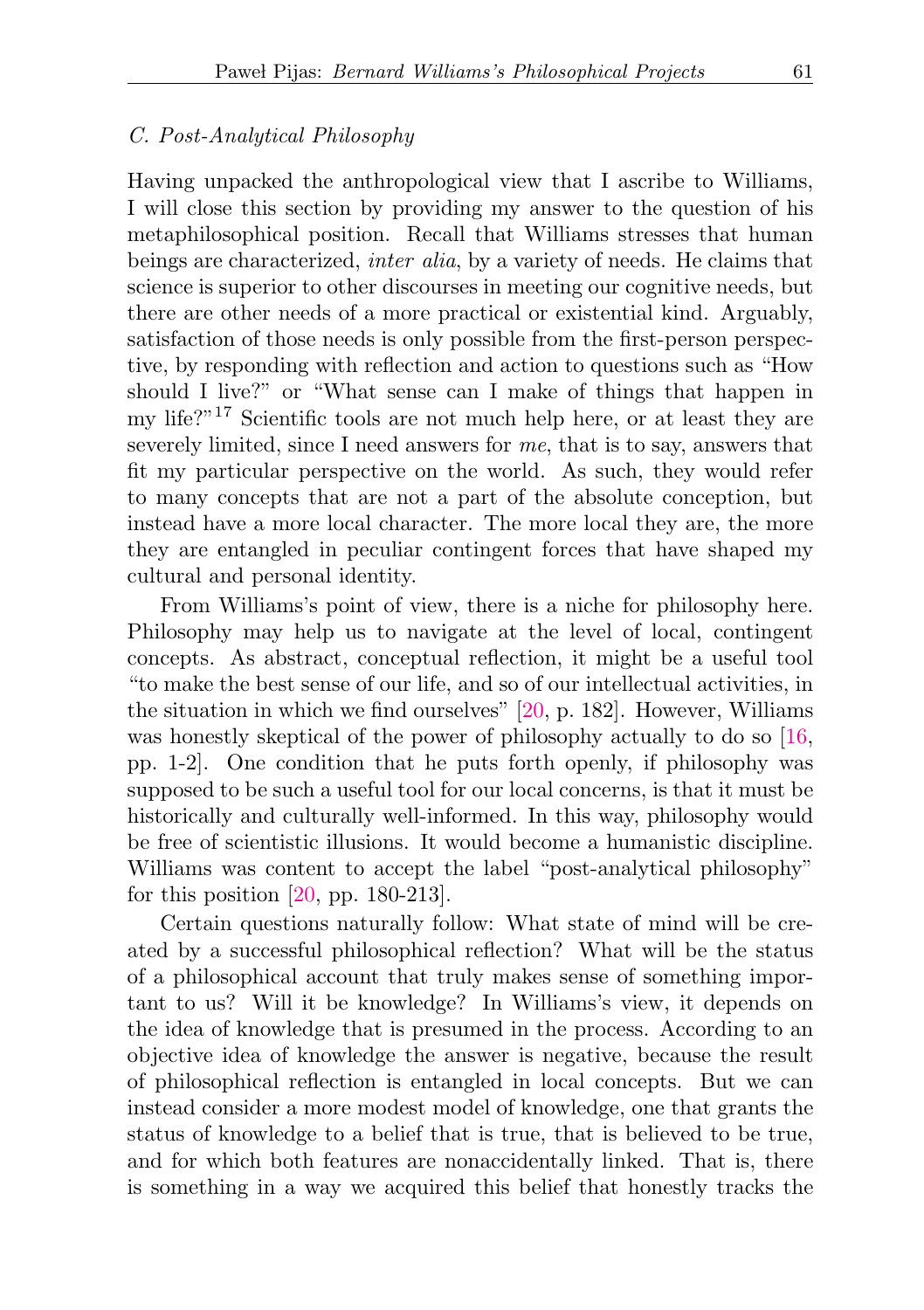truth and, as a consequence, our belief would be different if the truth on the subject had been different. Such a model enables us to say that there may be knowledge under the local concepts ([\[16,](#page-29-0) pp. 142-155] and  $[14]$ ).

However, some important details must be acknowledged. Instead of having a theoretical character, this knowledge would be about practical or social means to navigate the particular social reality one inhabits [Ibid., p. 149-152]. It would help one to obtain the variety of items recognized as good in that social world. We could, perhaps, call this knowledge wisdom or prudence. It is important to remember, nevertheless, that it is intrinsic to a certain perspective. As such, it would be vulnerable to confrontation with a more detached, scientific or more abstract philosophical point of view. It would also be vulnerable to the criticism that it is dependent on prejudices or false assumptions or a particular, cultural peculiarity. This kind of knowledge would be subject to the conclusion that reflection can destroy knowledge — a conclusion that Williams was not afraid to draw [Ibid., p. 148].

There is yet another question that Williams poses in this context: Do we really need philosophical knowledge? Is it desirable? His answer is, quite surprisingly, negative. We should not be too concerned with the epistemic status of our philosophical beliefs. Rather, what really matters is their helpfulness in making the best sense of our life  $(18, pp. 203-211)$ and [\[16,](#page-29-0) pp. 170-171]). I take this to mean that they will be helpful if they provide us with meaning, generate hope or ward off despair, and if they are stable under critical reflection and do not force us to deceive ourselves. (Williams's expression of hope that concludes Ethics and The Limits of Philosophy as well as his remarks on Nietzsche's view on truth are very relevant here [Ibid., pp. 198-202; 24, pp. 12-19]) Under these conditions, we are justified in putting our confidence in our philosophical beliefs.

Summarizing Williams's metaphilosophical position in a single descriptive term is not an easy task. Perhaps "post-analytical philosophy" or "humanistic philosophy" are apt, however vague they may be (as we have seen, Williams himself has had reasons to deploy them). Williams opts for a more practical or existential understanding of philosophy, leaving behind any pretensions to competing with other discourses on cognitive grounds, but promoting instead an engagement with culture and history, our local human peculiarities. According to his view, philosophy is not a discourse in the sense that realism entails, but he does not exclude the possibility that it could help us to acquire some knowledge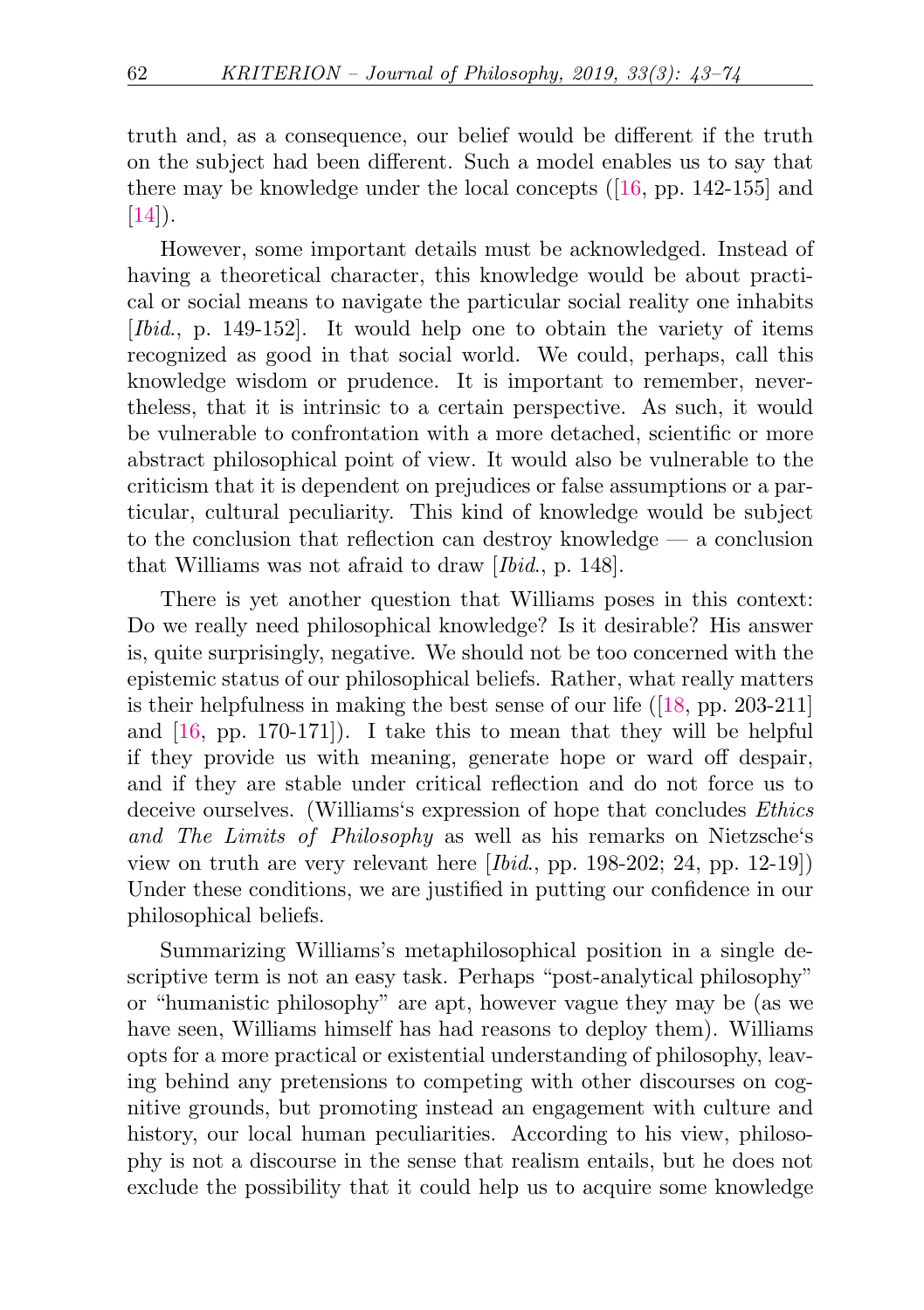of a practical, local sort — knowledge that is still helpful for us, taking into an account what kind of creatures we human beings are.

#### 3 The Scope of This Interpretation

According to the account proposed here, the core of Williams's philosophical project consists in the following interconnected views  $(WCV =$ Williams's core view):

<span id="page-20-3"></span>(WCV1) Scientific realism

(WCV2) Metaphysical naturalism

<span id="page-20-0"></span>(WCV3) Methodological pluralism

<span id="page-20-1"></span>(WCV4) Anthropological contingentism

<span id="page-20-2"></span>(WCV5) Post-Analytical/Humanistic understanding of philosophy

I believe that these interconnected views can explain and make sense of most of Williams's ideas and positions. To further support this interpretation and to illustrate its explanatory potential, I will apply my approach to Williams's critique of morality and ethical theory. For the sake of space I will leave out arguments aimed at particular forms of ethical theory. Instead, I will briefly sketch arguments he deploys against their common background, which is morality.

In Williams's view, morality is a particular historical paradigm of ethics. According to this paradigm, the ethical sphere is the ultimate area of human actions, strictly distinct from non-moral affairs [\[16,](#page-29-0) p. 7]. Emphasis is placed on the quasi-scientific approach to the field, which results in attempts to construct an ethical theory conceived as "a theoretical account of what ethical thought and practice are, which account...implies a general test for the correctness of basic ethical beliefs and principles" [Ibid., p. 72]. A successful ethical theory delivers a code of conduct that is rationally justified through the aforementioned test, conceptualized in terms of moral judgements, rules, duties and obligations and governed by blame. At least in principle, morality also grants each subject moral autonomy, which makes the person fully responsible for the moral dimension of his or her actions. From Williams's point of view, utilitarianism and Kantianism embodied morality ([Ibid., pp. 93-119, 174-196] and [\[19,](#page-29-10) pp. 1-5]), although he was convinced that this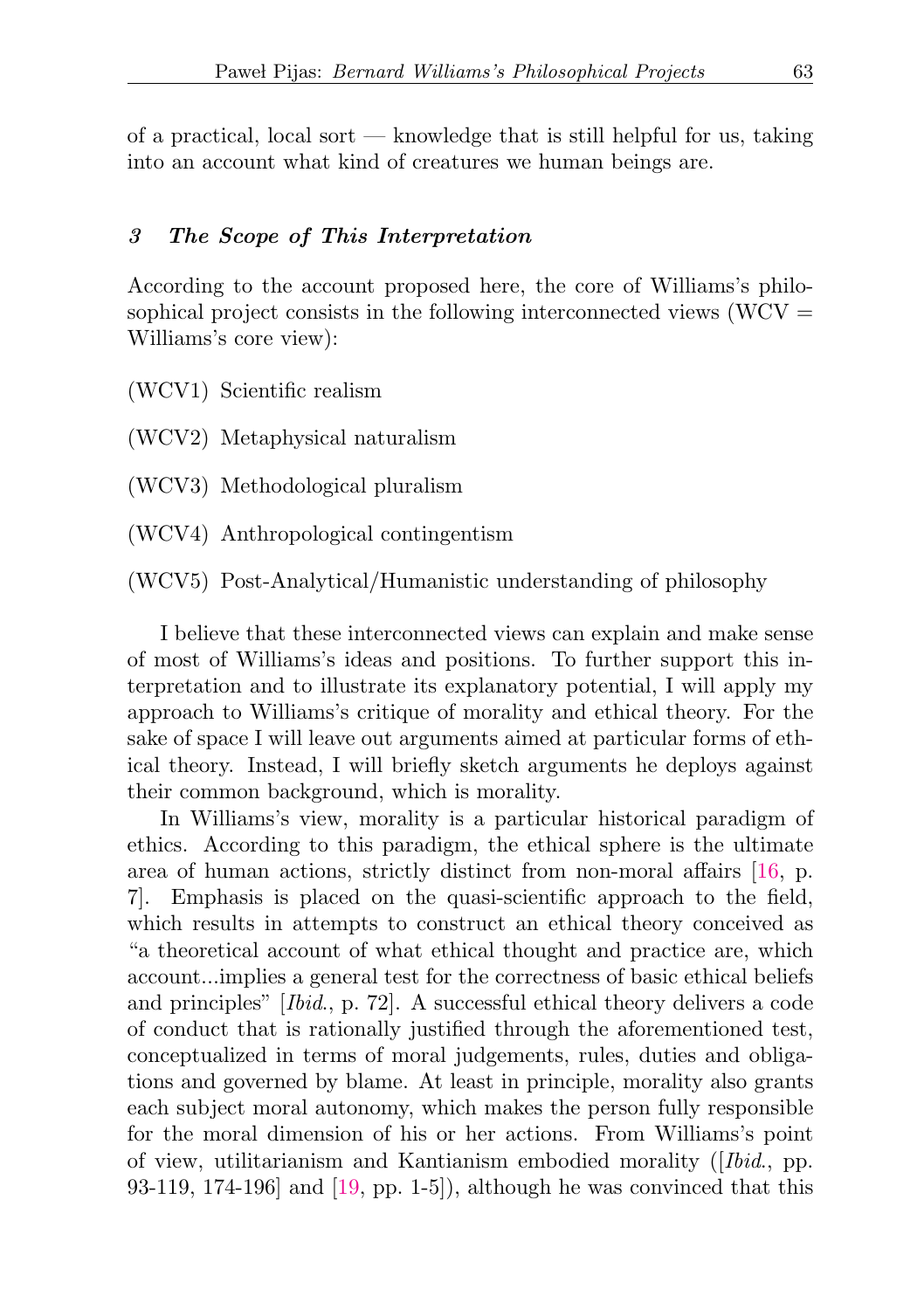paradigm was taken for granted by many important contemporary figures in moral philosophy as well, for instance Hare, Rawls and Singer, which is at least partly explained by their commitment to the continuation of either the utilitarian or Kantian tradition of moral reflection [*Ibid.*, pp. 71-119].

What exactly is wrong with morality? Williams argues for the following faults (F):

- (F1) Reductionism: Morality reduces rich ethical reality to a few phenomena: beliefs, rules, duties, theory and blame. Its methodological proclivity for theory ends in disregard for those ethical experiences that are not easy to reconstruct from a third-person, impartial perspective ([ $Ibid., pp. 15-18, 93-119, 174-196$ ] and [\[19,](#page-29-10) pp. 1-19]).
- (F2) Narrow rationalism: Morality presumes a simplifying, crude account of emotional life as if it were the realm of irrational and subjective forces coming from our egoistic drives. Consequently, it favours a rationalistic understanding of practical rationality. However, the nature of emotions is much more complex, and they play an important and irreplaceable role in ethical life, for instance, by constituting moral motivation [\[21,](#page-29-6) pp. 207-229]. This suggests that what actually matters in the ethical sphere is the development of moral dispositions, instead of searching for a rationalistic account of this sphere ([\[16,](#page-29-0) pp. 15-18, 35-52, 185-186, 201] and [\[20,](#page-29-1) pp. 67-75]).
- (F3) Personal detachment: Morality demands that reasons for actions be justifiable from an impartial, theoretical perspective. It also implies that such reasons are practically superior and override any other kind of reasons. It follows, then, that the demands of morality override any personal commitments we may have, including concerns for our closest relationships and personal projects. Therefore it demands an abandonment of the commitments that provide the basic motivation to carry on and to engage in moral life to begin with. By following the demands of morality we put our personal integrity at risk [\[19,](#page-29-10) pp. 1-39; 9, pp. 110-138].
- (F4) Anti-contingentism: Morality promises a certain secular vision of the possibility of salvation. Since you are an autonomous moral subject, you are fully responsible for what is assumed to be the ultimate dimension of your practical life, that is, whether you are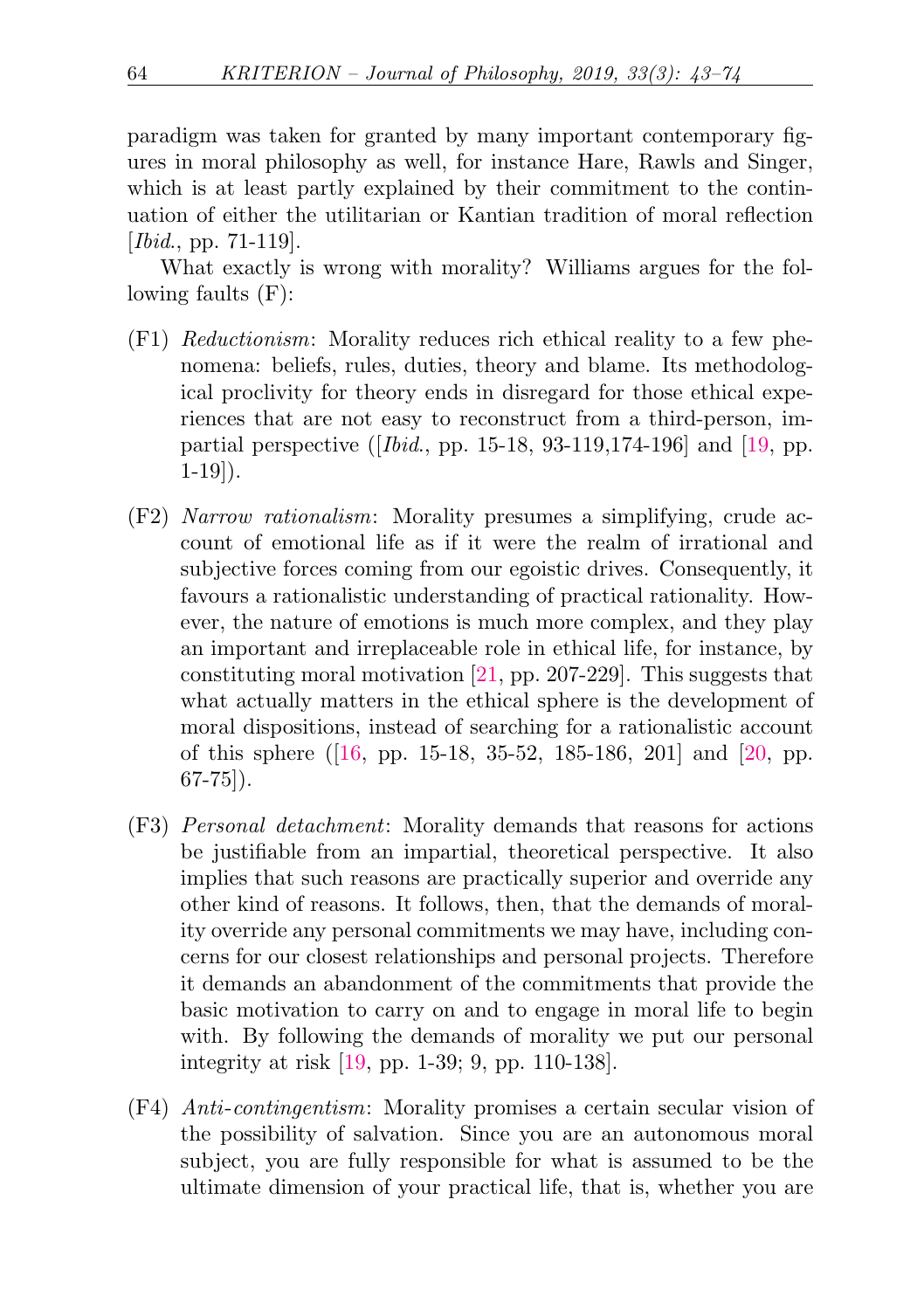a morally good person. On the other hand, our moral life is subject to contingent forces of moral luck, which takes away at least some voluntary control over the moral dimension of our actions. If we are subject to moral luck, there is no way of guaranteeing that you can save yourself in the moral sense via morality ([\[16,](#page-29-0) pp. 176-196], [\[18,](#page-29-7) pp. 241-247] and [\[19,](#page-29-10) pp. 20-39]).

(F5) Value monism: If morality aims at delivering an ethical theory, the theory itself should satisfy some general conditions for theories, e.g. consistency or as few assumptions as possible. Thus it tries to exclude the possibility of conflict among rules or duties that stand for values, either by reducing different values to one or by insisting that a lack of inconsistency at the level of theory translates into the impossibility of such conflict in moral practice. One of the conflicting duties should always prevail and moral dilemmas are illusionary. However, moral experience may be inconsistent (partly because our moral sensitivity is a mixture of elements that have different social origins) and moral values seem to be resistant both to reduction to other values and to comparison. Sometimes we really do experience a conflict of values, which is marked by feeling regret for acting on what seemed to be the prevailing duty. The top-down approach of morality ignores this aspect of moral experience ([Ibid., pp. 71-82] and [\[21,](#page-29-6) pp. 166-186]).

There are common patterns in Williams's arguments. First, he refers, sometimes via the concept of moral intuition, to the supposed actual moral experience of human beings [\[16,](#page-29-0) pp. 93-119]. Second, he is persistent in attempts to show that the more ambitious, theoretical pretensions of morality should be rejected. If we look at the background of these arguments, it seems to be clear that this critique actually flows from the views that I have reconstructed in previous sections:

- (F1) Williams's critique of reductionism is anchored in his proclivity for pluralism (WC[V3\)](#page-20-0) and the complexities expressed by anthropological contingentism (WC[V4\)](#page-20-1). His skepticism about moral theory is also explained there (WC[V4\)](#page-20-1), as well as in his metaphilosophical views (WC[V5\)](#page-20-2).
- (F2) Narrow rationalism is rejected because of Williams's understanding of how moral capacities are actually transmitted and how they are rooted in personal identity (WC[V4\)](#page-20-1) and in light of his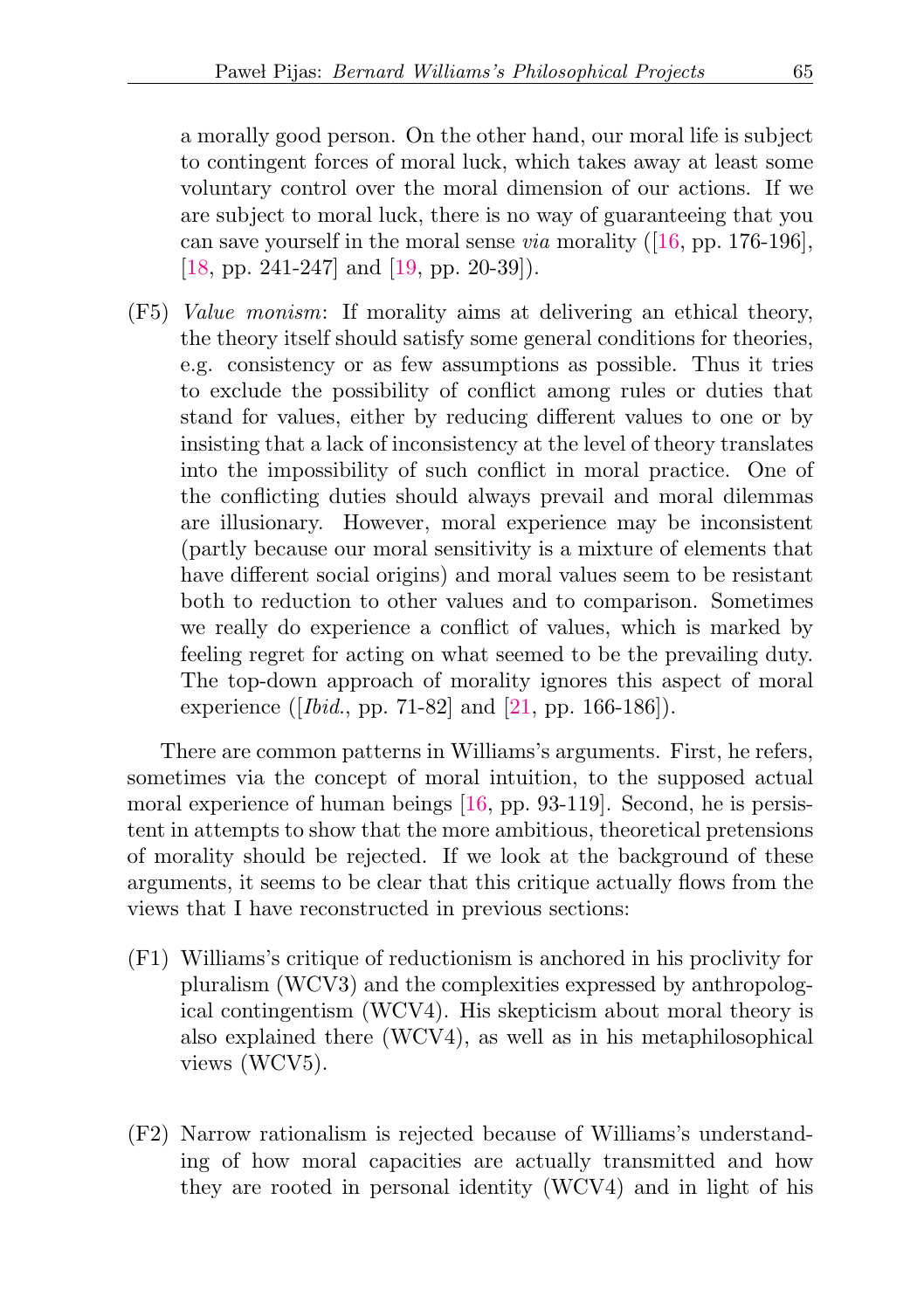account of the relation between science and philosophy (WC[V1](#page-20-3) and WC[V5\)](#page-20-2).

- (F3) Personal detachment is seen as a serious risk, because there is no stable moral point of reference beyond the moral identities that humans have as an effect of their contingent history and to which they are justly committed, since ethics rises from the first-person perspective (WC[V1,](#page-20-3) WC[V4](#page-20-1) and WC[V5\)](#page-20-2).
- (F4) The redemptive claims of morality are unreasonable in view of the actual ontology of the moral sphere and the impact of moral luck on our lives (WC[V1](#page-20-3) and WC[V4\)](#page-20-1).
- (F5) The pluralism of values that opens the possibility of value conflict is a consequence of both the complex historical origins of our moral commitments and the plurality of needs that we have as a species (WC[V3](#page-20-0) and WC[V4\)](#page-20-1).

This pattern of arguments applies, in my estimation, to Williams's contributions to other areas of philosophy as well. One may find the assumptions and views described here, for instance, supporting his genealogy of truth-related virtues [\[24,](#page-30-0) pp. 20-40] or his political philosophy [\[17,](#page-29-9) pp. 18-28, 52-61]. Therefore, I think this illustration adequately supports the proposed interpretation.

## Conclusion: An Authentic Pluralism?

Aspects of Williams's philosophical project have been challenged by prominent figures in the field. Since these controversies are available in the relevant literature, I hope that I am justified in closing with my own critical remarks. I shall limit myself to just one issue that seems to be crucial in Williams's project, namely, scientism.

We have seen that Williams's account of cognition, intellectual authority and objectivity is tied to his reflections on science. Science has, to use his helpful phrase, "some chance of being more or less what it seems, a systematized theoretical account of how the world really is" [\[16,](#page-29-0) p. 135]. The best possible explanation of important qualities of scientific enterprise, e.g. the convergence that happens in science and the mechanism through which scientific theories are replaced, implies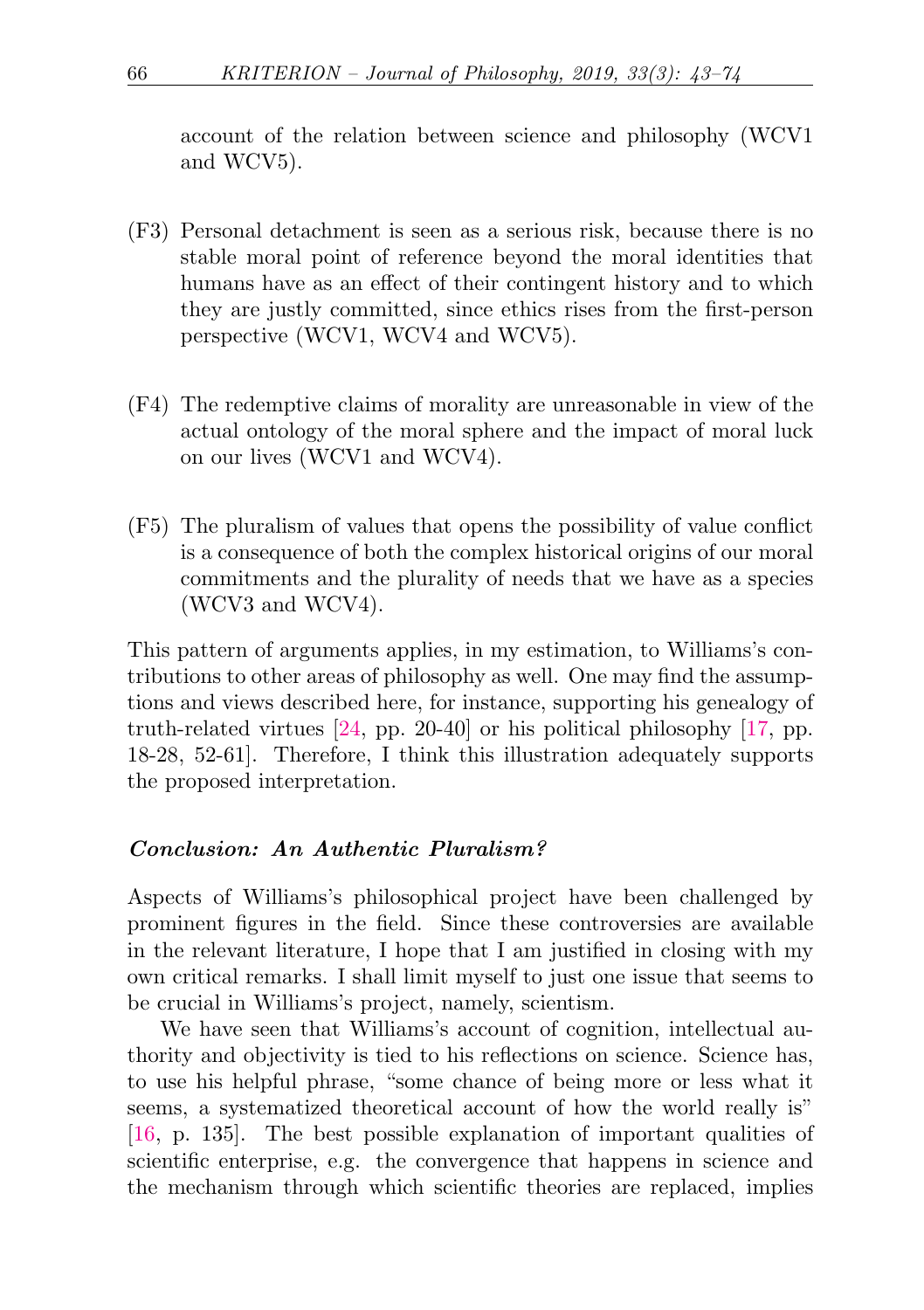reference to epistemically relevant reasons. The same is not the case with philosophy, whose history is influenced by contingent factors, and in which not only is the level of convergence much smaller, but it would be explained differently if it was in fact closer to science in this respect. Williams is, therefore, eager to reject the cognitive aspirations of philosophy and replace them with more practical tasks. On the surface this looks like honest methodological pluralism, since each discourse, according to his approach, has its own distinctive area and goals, and since Williams himself is profoundly critical of methodological monism.

However, there are some issues here. It seems in particular that Williams stops halfway in his rejection of scientism. If philosophy and science are really distinct kinds of activity, then it is at least a controversial move to try to judge their cognitive pretensions according to the same standard. And this is precisely what Williams did in his metaphilosophical reflections, before he introduced his own account of philosophy as a humanistic discipline. The cognitive aspirations of philosophy were dismissed due to the negative results of its comparison to science. The conceptual tools used in Williams's reflection are borrowed from the philosophy of science; the ideas of convergence, error theory or vindicatory history (scientific progress) clearly come from this source. Isn't this a form of scientism? If philosophy and science are really distinct, shouldn't philosophy have its own standard of cognitive evaluation? It is probably valid to think that philosophy should not contradict anything science says, though if we are concerned with philosophical problems, sometimes it is hard to figure out what exactly science says on these topics, if it says anything decisive at all. But it is another thing entirely to think that both philosophy and science play on the same court and by the same rules. We may well ask why Williams puts so much effort into criticizing scientism if his own view is not far from it, especially since so much of Williams's project is connected to his view on science.

Korsgaard argues against Williams's position in a similar spirit, pointing out that to apply to ethics — and I would add, to philosophy an idea of objectivity that is appropriate to science is to misunderstand the nature of ethics [\[7,](#page-28-5) pp. 310-317]. But instead of referring to Kant as Korsgaard does, I would prefer to say a few words on contemporary virtue ethics. One interesting thing about it is that it is actually a modern revival of an ancient set of concepts. Similar revivals of older ideas happen quite often in philosophy. Consider, for instance, Williams's own flirtation with history-oriented philosophy and the ethical concepts of ancient Greeks, which occurred after a period of a fierce ahistoricism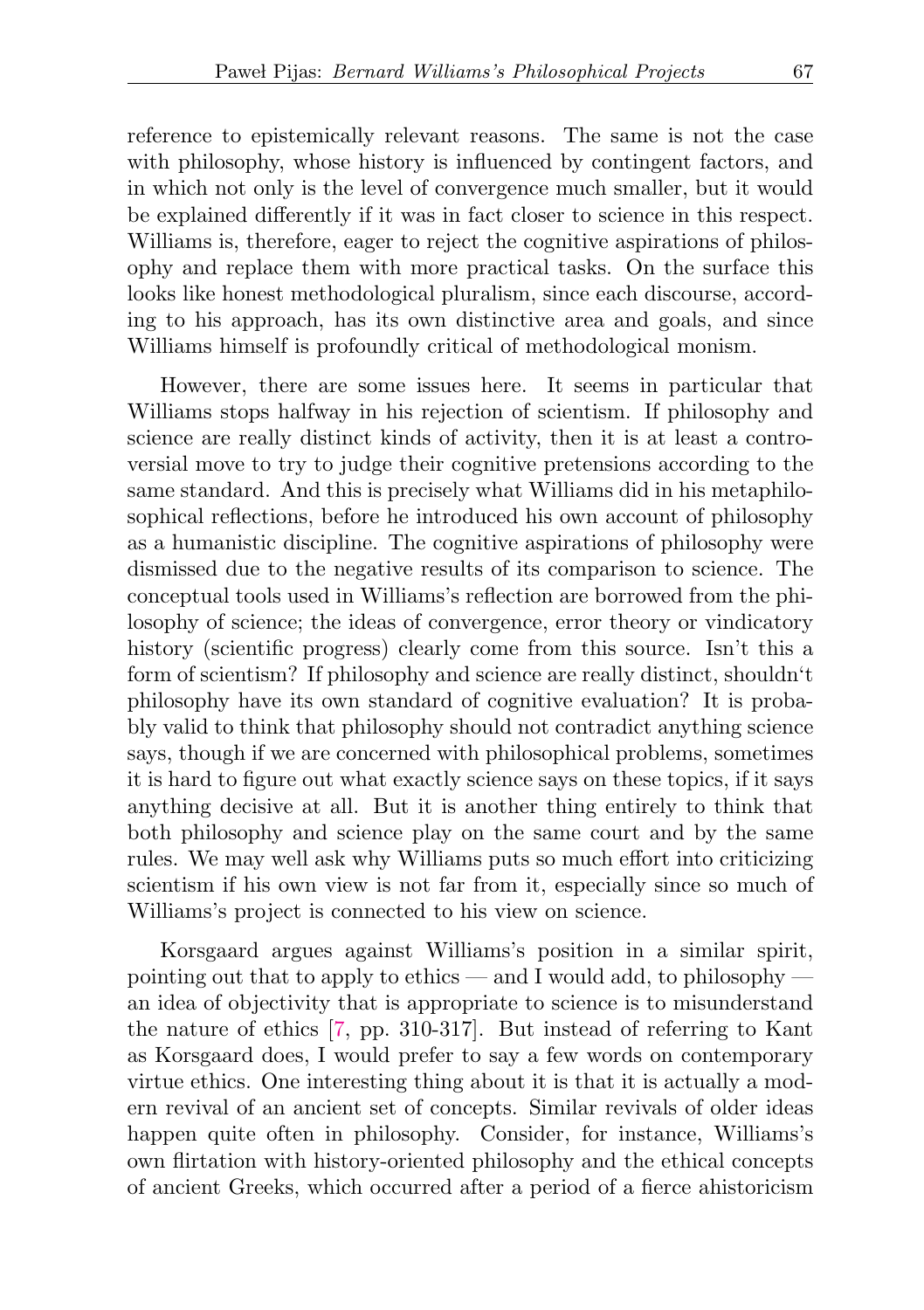in analytic philosophy. It is difficult to see how such recurrences fit the idea of linear progress in science, which is clearly endorsed by Williams in his concept of the vindicatory explanation and which conditions his metaphilosophical position.

The rejection of the cognitive account of philosophy leads Williams to the view that philosophical claims are not and cannot be objective. He puts forth the idea that they are formulated from a perspective which is permeated by a contingent, "local" form of cultural life. They are culture-relative. But this view is correct only on the assumption that I have pointed out before, that the scientific paradigm constitutes the proper standard of evaluation for philosophy. Williams's understanding of objective cognition  $\overline{\phantom{a}}$  a description of the world from a perspective that is to a maximum possible degree independent of the investigator's peculiarities — is quite similar to an account of knowledge that follows from what Zagzebski calls "the guiding principles of Enlightenment philosophy" [\[26,](#page-30-1) pp. 394-397]. According to this account, a proper candidate for knowledge, a reasonable belief, would be that which is accessible to any ordinary, intelligent person, independent of his or her peculiar beliefs. This paradigm excludes from being reasonable — and thus from possibly having the status of knowledge — beliefs that originate in authorities, traditions, testimonies or participation in a community. But what if the opposite is true?

Williams's Enlightenment-style view may be contrasted with an aretaic approach. It weds epistemic concepts to a certain set of character traits that ideally the reliable cognitive agent has developed, such as open-mindedness or inquisitiveness. These traits are conceptualized in terms of virtues — stable, socially transmitted, cognitive-emotional dispositions aimed at a certain desirable goal, in this case, at acquiring truth. An aretaic approach would suggest that to become a competent, insightful investigator, one has to empower one's own perspective with these dispositions. So the way to truth, according to this view, would not be completely separate from local perspectives. On the contrary, it may even be argued that epistemic concepts would have the shape of that which is recognized as epistemically praiseworthy from many local perspectives by the most virtuous people in a community  $(1, 8-65]$ , [\[25\]](#page-30-2) and [\[27\]](#page-30-3)). With such an approach, it would be easier to avoid the temptations to scientism that Williams himself wanted to avoid (albeit with mixed results) and to construct a position that would not exclude philosophical, ethical or other peculiar varieties of knowledge. Such an account would be profoundly pluralistic.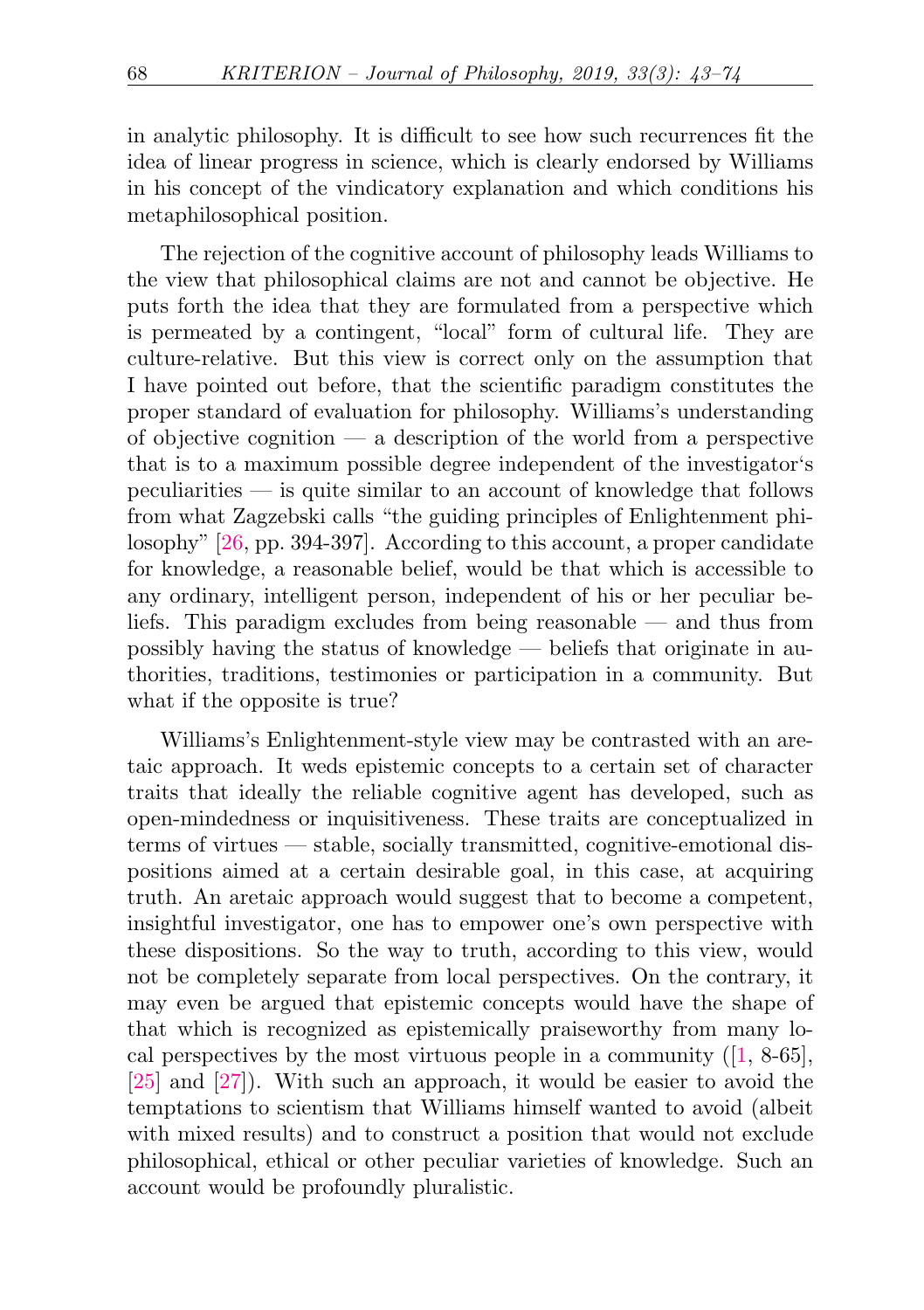#### Acknowledgements

The article is a result of the project Ethics and Contingency. Bernard Williams's Project of Anti-Theoretical Ethics (2013/09/N/HS1/00721, PRELUDIUM program) funded by Polish National Science Center. I am grateful to an anonymous referee of Kriterion – Journal of Philosophy for very helpful comments.

#### Notes

- <span id="page-26-0"></span>[1](#page-1-0) There is a general truth in what Joshua Gert wrote about responses to Internal and External Reasons: ". . . it is surprising how little effort is typically made to fit this paper into the large and complex context of Williams' views. It is generally treated as if it were a one-off contribution by an anonymous philosopher who emerged from the mists and disappeared again, returning at intervals only to attempt to deliver virtually the same message" [\[5,](#page-28-1) p. 73]. It is in my estimation true of one monograph and available collections of essays devoted to Williams's philosophy, all of which are divided into sections concerned with his contribution to different disciplines of philosophy, but mostly lack an effort to present such a large and complex image. [See, for instance, Altham, J. E. J.; Harrison, Ross (ed.). World, Mind, and Ethics: Essays on the Ethical Philosophy of Bernard Williams. Cambridge: Cambridge University Press, 1995; Callcut, Daniel (ed.). Reading Bernard Williams. New York: Routledge, 2009; Heuer, Ulrike; Land, Gerald (eds.). Luck, Value, and Commitment: Themes from the Ethics of Bernard Williams. Oxford: Oxford University Press, 2012; Jenkins, p. Mark. Bernard Williams. Trowbridge: Cromwell Press, 2006; Thomas, Alan (ed.). Bernard Williams. Cambridge: Cambridge University Press, 2007].
- <span id="page-26-1"></span>[2](#page-1-1) I do not want to say that either his epistemology or metaphysics takes priority. Williams himself endorsed a coherentionist model of philosophy or knowledge in general [\[16,](#page-29-0) p. 113]. However, this issue may deserve further inquiry.
- <span id="page-26-2"></span>[3](#page-1-2) First introduced in [\[15,](#page-29-12) p. 49-52 and further]. Later advanced in [\[16,](#page-29-0) pp. 132-155] and [\[20,](#page-29-1) pp. 180-199].
- <span id="page-26-3"></span>[4](#page-3-2) In the context of history, Williams subtly analyzed the cognitive needs of human beings in [\[24,](#page-30-0) especially 41-62, 233-269]; see also [\[4\]](#page-28-7).
- <span id="page-26-4"></span>[5](#page-3-3) In more contemporary versions of pragmatism, P[B1](#page-3-0) is supported by or combined with Wittgensteinian philosophy of language (see: Putnam, Hilary. *Pragmatism*: An Open Question. Cambridge: Blackwell, 1995, pp. 27-56). A version more oriented to the philosophy of language of P[B1](#page-3-0) would be something like: (P[B1'](#page-3-0)) Each human discourse or intellectual activity is a form of language game and as such has an irremovable normative character, for every language is governed by a set of rules. Then, these rules are (P[B2'](#page-3-4)) derivatives of the human way of life. Thus, P[B3](#page-3-1) follows. In Putnam's argument there is an another twist which is a conceptual relativity present at the level of P[B1'](#page-3-0): even the basic ontological categories such as "object" are relative to the chosen language game (Putnam, Hilary. The Many Faces of Realism. La Salle, Illinois: Open Court Publishing Company, 1987, pp. 3-21). Therefore, the possibility of a truly objective description of the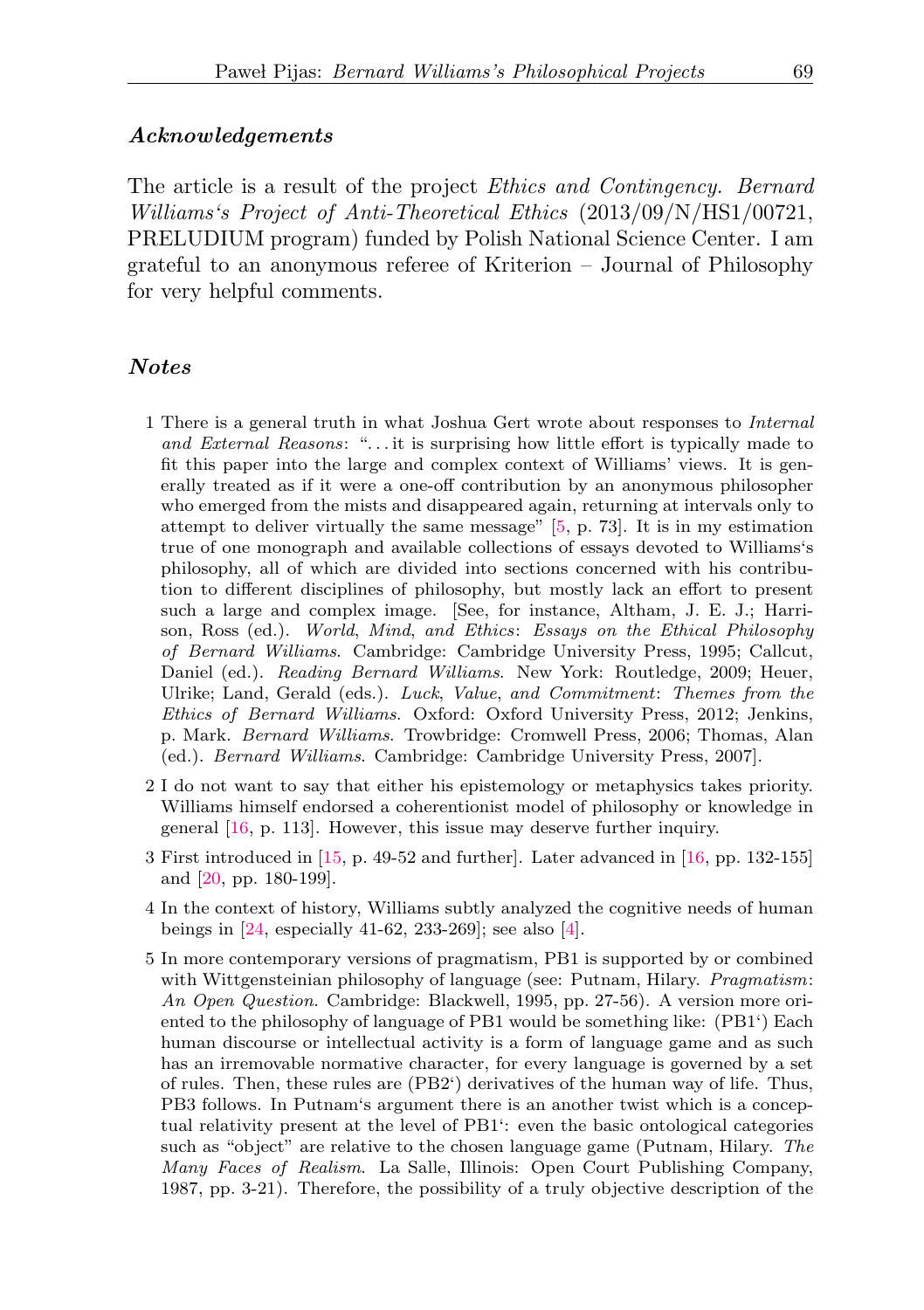world is excluded already at the very beginning of the process of cognition, the moment we "choose" our language.

- <span id="page-27-0"></span>[6](#page-3-5) As opposed to any other possible species of investigators that would have a different way of life and, therefore, different needs and goals.
- <span id="page-27-1"></span>[7](#page-4-1) For details of this discussion see Williams's cited work and Putnam, Hilary. Renewing Philosophy. Cambridge: Cambridge University Press, 1992, pp. 80-107; Putnam, Hilary. "The Reply to Bernard Williams' 'Philosophy as a Humanistic Discipline'". In: Philosophy, 76 (4/2001), pp. 605-614.
- <span id="page-27-2"></span>[8](#page-5-0) Another way of presenting this difference is to make a distinction between primary and secondary qualities, although that carries with it some Lockean associations  $|2|$ .
- <span id="page-27-3"></span>[9](#page-6-0) It would be difficult for a pragmatist to formulate an alternative story, for in accord with his own assumptions no discourse should be interpreted as objectively compelling [\[16,](#page-29-0) p. 137-140].
- <span id="page-27-4"></span>[10](#page-8-0) Excluding, perhaps, those areas of philosophy that are not autonomous, because they are strongly linked to the results of science, e.g. philosophy of logic or cosmology [\[20,](#page-29-1) p. 182].
- <span id="page-27-5"></span>[11](#page-10-0) As a consequence yet another serious issue appears, at least for anyone who would like to posit a realistic understanding of philosophical claims: any reading of philosophy in this spirit seems to be under the obligation to explain why it is possible for two persons to have outlooks which are incompatible. We assume that in science every two pieces of knowledge can be accepted at the same time, while it is probably the case that it is impossible to hold at once two distinct moral or philosophical outlooks [\[16,](#page-29-0) p. 152].
- <span id="page-27-6"></span>[12](#page-14-0) In what follows I was under the influence of John Cottingham, although his account is limited to Williams's take on the ethical [\[3\]](#page-28-3).
- <span id="page-27-7"></span>[13](#page-14-1) Nevertheless, this is part of what makes this position so radical, since it presumes a certain ontological dynamism (species are constantly evolving) ruled by chance and, therefore, excludes any natural teleology for our species [\[3\]](#page-28-3).
- <span id="page-27-8"></span>[14](#page-16-0) Williams rejects a prescriptivist account of moral language [\[16,](#page-29-0) pp. 123-131, 141- 145].
- <span id="page-27-9"></span>[15](#page-16-1) For some further reading see [\[6\]](#page-28-4) and [\[14\]](#page-29-8).
- <span id="page-27-10"></span>[16](#page-17-0) One can argue that there is a certain necessity in our biological identity. It is true that when we are conceived, our genetic code is determined by the relevant material from our parents. It is hard to make any sense, in light of this, of the idea that I could have been a member of other species or, more importantly, I could have had some other genetic material. In such a case, what is the "I" that I am referring too? It is, however, a limited argument, concerning the scope of anthropological contingentism. First, this necessity displays itself under the condition of the contingent history of evolution going one way instead of the other. In the ultimate sense, human beings are no less contingent, even if this argument is valid. Second, the whole set of environmental influences on what follows from my genetic material is still contingent in the proposed way, thus having a huge impact on my identity. For instance, even while I had the same genetic material, it would have made a big difference to my identity if my parents had left the communist regime or not.
- <span id="page-27-11"></span>[17](#page-18-0) Those are also the questions that gave rise to ethics as a discipline [\[16,](#page-29-0) pp. 1-21].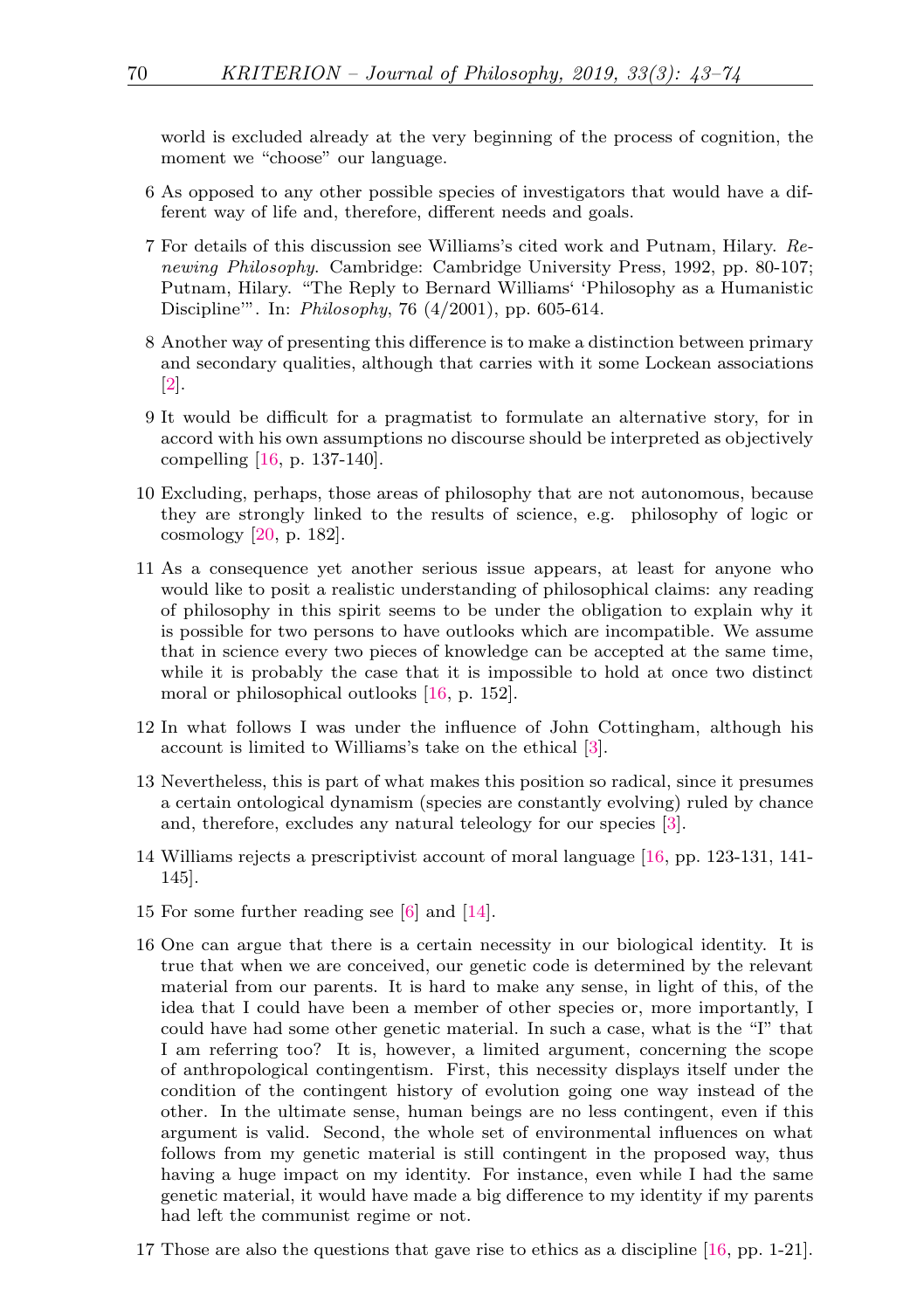Paweł Pijas Department of the History of Ancient, Medieval and Modern Philosophy Institute of Philosophy, Sociology and Journalism The Faculty of Social Sciences The University of Gdańsk Ul. Jana Bażyńskiego 4 80-309 Gdańsk, Poland [<pawel.pijas@ug.edu.pl>](mailto:pawel.pijas@ug.edu.pl)

### <span id="page-28-0"></span>References

- <span id="page-28-6"></span>[1] Annas, Julia. Intelligent Virtue. New York: Oxford University Press, 2011.
- <span id="page-28-2"></span>[2] Blackburn, Simon. "The Absolute Conception: Putnam vs Williams". In: Reading Bernard Williams. Ed. by Callcut, Daniel. 2009, pp. 9-23.
- <span id="page-28-3"></span>[3] Cottingham, John. "The Good Life and the 'Radical Contingency of the Ethical'". In: Reading Bernard Williams. Ed. by Callcut, Daniel. 2009, pp. 24-42.
- <span id="page-28-7"></span>[4] Craig, Edward. "Genealogies and the State of Nature". In: Bernard Williams. Ed. by Thomas, Alan. 2007, pp. 181-200.
- <span id="page-28-1"></span>[5] Gert, Joshua. "Williams on Reasons and Rationality". In: Reading Bernard Williams. Ed. by Callcut, Daniel. 2009, pp. 73-93.
- <span id="page-28-4"></span>[6] Goldie, Peter. "Thick Concepts and Emotions". In: Reading Bernard Williams. Ed. by Callcut, Daniel. 2009, pp. 94-109.
- <span id="page-28-5"></span>[7] Korsgaard, Christine. The Constitution of Agency. New York: Oxford University Press, 2008.
- [8] Louden, B. Robert. "The Critique of the Morality System". In: Bernard Williams. Ed. by Thomas, Alan. 2007, pp. 104-134.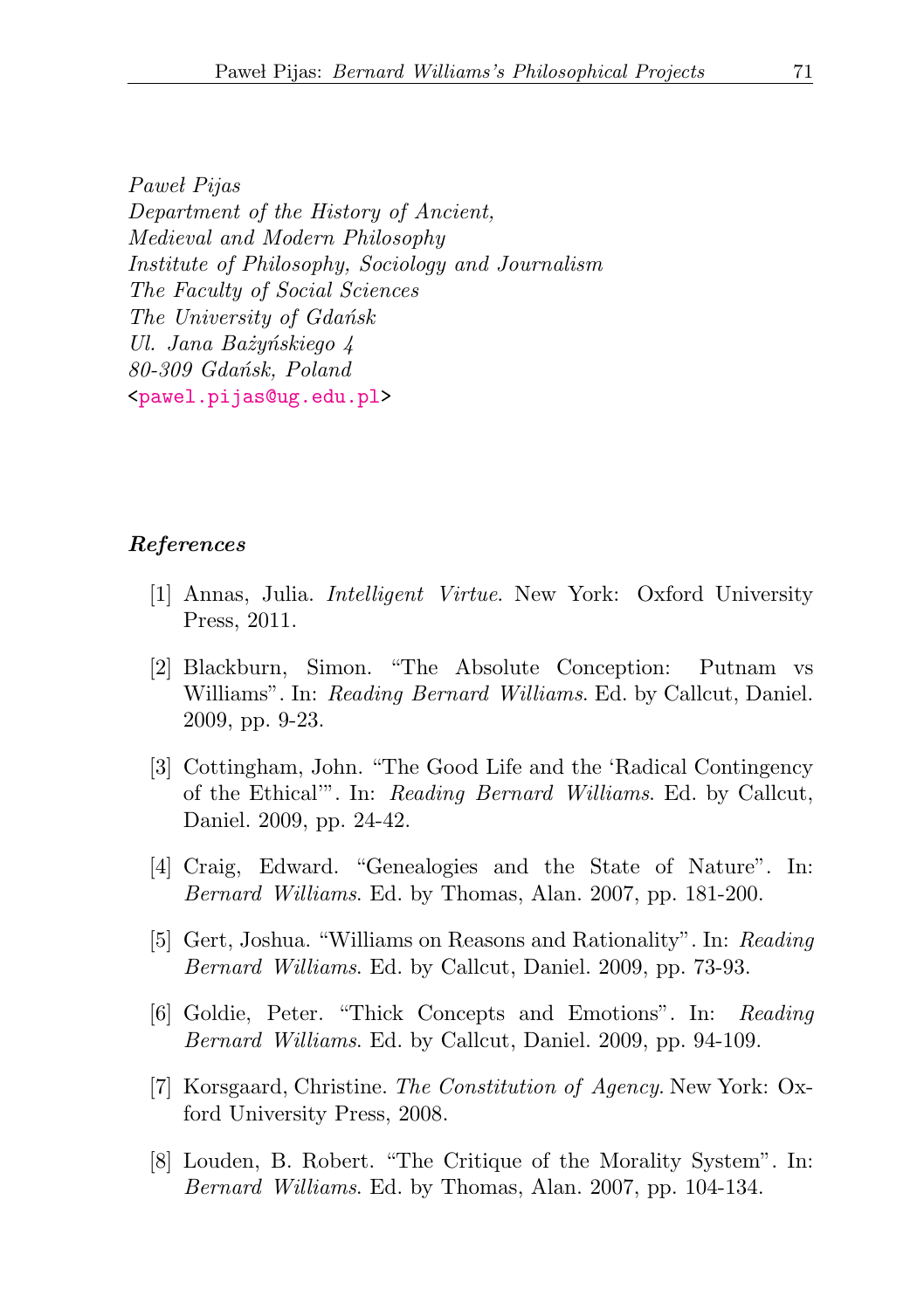- [9] Markovits, Daniel. "The Architecture of Integrity". In: Reading Bernard Williams. Ed. by Callcut, Daniel. 2009, pp. 110-138.
- [10] Moore, W. Adrian. *Introduction*. In [\[19\]](#page-29-10), pp. xi-xx.
- <span id="page-29-2"></span>[11] Moore, W. Adrian. "Realism and the Absolute Conception". In: Bernard Williams. Ed. by Thomas, Alan. 2007, pp. 24-46.
- <span id="page-29-11"></span>[12] Nagel, Thomas. Mortal Questions. Cambridge: Cambridge University Press, 1979.
- <span id="page-29-4"></span>[13] Nussbaum, Martha. "Bernard Williams: Tragedies, Hope, Justice". In: Reading Bernard Williams. Ed. by Callcut, Daniel. 2009, pp. 213-241.
- <span id="page-29-8"></span>[14] Thomas, Alan. "The Nonobjectivist Critique of Moral Knowledge". In: Bernard Williams. Ed. by Thomas, Alan. 2007, pp. 47-72.
- <span id="page-29-12"></span>[15] Williams, Bernard. Descartes: The Project of Pure Enquiry. New York: Routledge, 2005.
- <span id="page-29-0"></span>[16] Williams, Bernard. Ethics and The Limits of Philosophy. London: Fontana Press, 1985.
- <span id="page-29-9"></span>[17] Williams, Bernard. In the Beginning Was the Deed: Realism and Moralism in Political Argument. Ed. by Hawthorn, Geoffrey. New Jersey: Princeton University Press, 2005.
- <span id="page-29-7"></span>[18] Williams, Bernard. Making Sense of Humanity and Other Philosophical Papers. Cambridge: Cambridge University Press, 1995.
- <span id="page-29-10"></span>[19] Williams, Bernard. Moral Luck. Philosophical Papers 1973 -1980. Cambridge: Cambridge University Press, 1981.
- <span id="page-29-1"></span>[20] Williams, Bernard. Philosophy as a Humanistic Discipline. Ed. by Moore, W. Adrian. New Jersey: Princeton University Press, 2006.
- <span id="page-29-6"></span>[21] Williams, Bernard. Problems of the Self. Cambridge: Cambridge University Press, 1973.
- <span id="page-29-5"></span>[22] Williams, Bernard. Shame and Necessity. Berkeley: University of California Press, 1993.
- <span id="page-29-3"></span>[23] Williams, Bernard. The Sense of the Past. New Jersey: Princeton University Press, 2006.